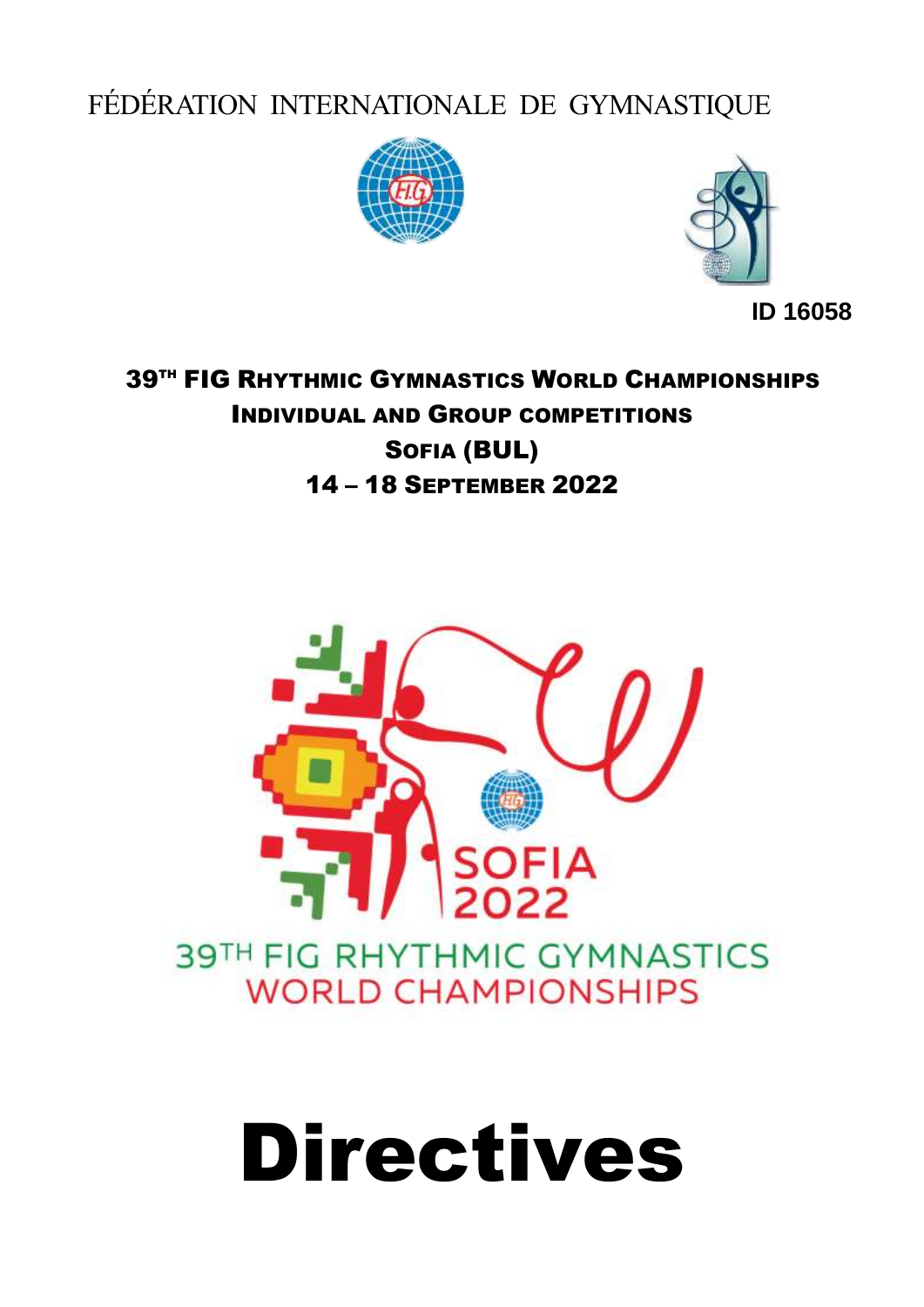# Dear President.

The FIG is pleased to herein provide you with the Directives for the 39<sup>th</sup> Rhythmic Gymnastics World Championships (WCH) to be held in Sofia (BUL) from 14 to 18 September 2022.

These WCH will be organized following the 2022 FIG Statutes, 2022 Technical Regulations (TR), 2022-2024 RG Code of Points (version May 2022), FIG Framework for Safeguarding Athletes and other Participants from Harassment and abuse in Sport during Events and other Rules, Regulations and Guidelines valid starting 01 January 2022, onwards, any possible amendments by the date of these WCH, and any complements decided in the meantime. All participating Federations commit to abide by the Statutes and all FIG Rules and Regulations. National Federations not respecting them will not be allowed to compete.

# Table of content

| 35. THE GAMES OF THE XXXIII OLYMPIAD PARIS 2024 (FRA) - QUALIFICATION  21 |
|---------------------------------------------------------------------------|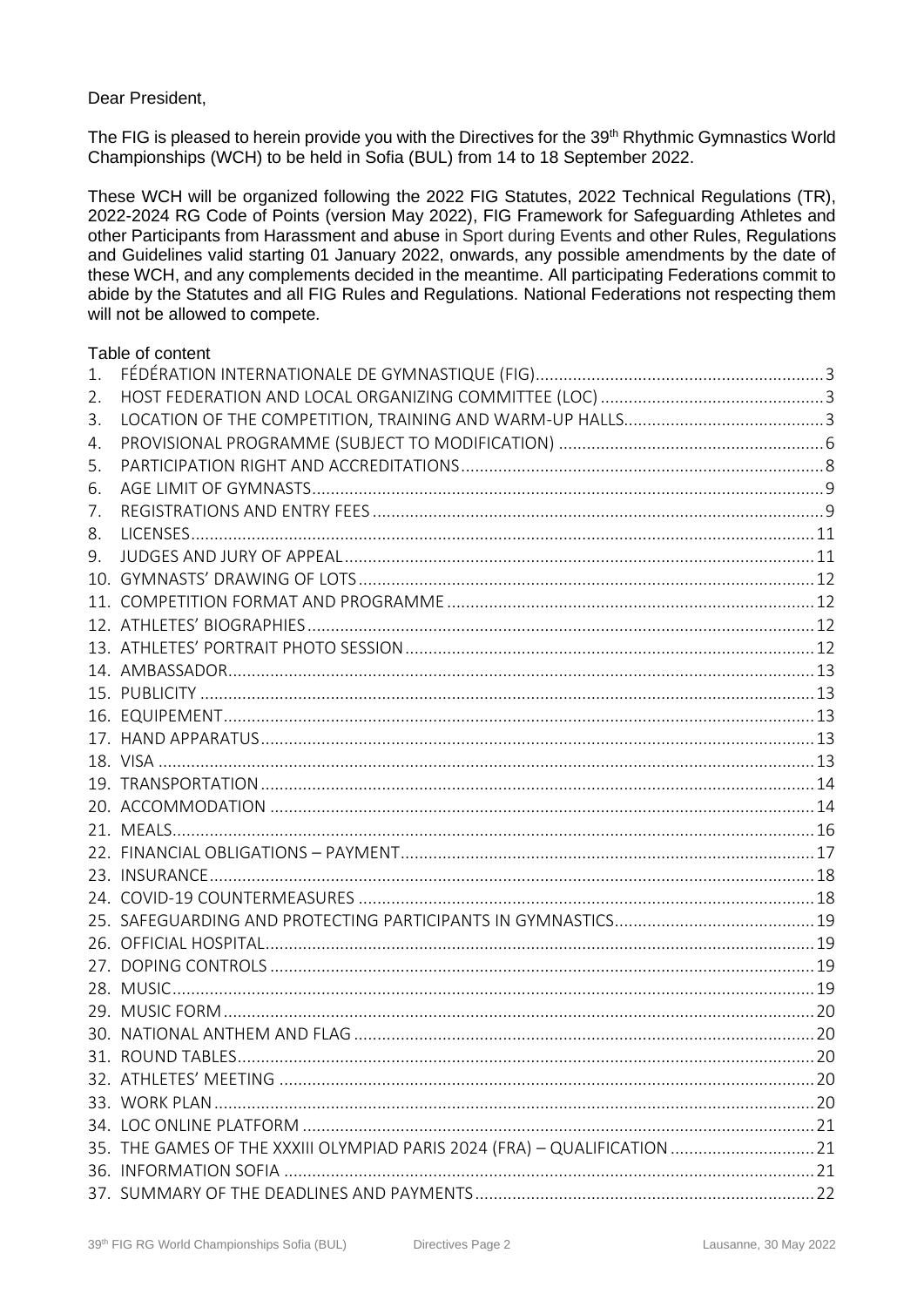# <span id="page-2-0"></span>**1. FÉDÉRATION INTERNATIONALE DE GYMNASTIQUE (FIG)**

FÉDÉRATION INTERNATIONALE DE GYMNASTIQUE (FIG) Contact Persons: Mrs. Sylvie Martinet / Mrs. Eunice Lebre Avenue de la Gare 12 A - Case Postale 630 CH - 1001 Lausanne - Switzerland Tel.: +41 (0)21 321 55 10 - Direct: +41 (0)21 321 55 15 / 35 E-mail: [smartinet@fig-gymnastics.org](mailto:smartinet@fig-gymnastics.org) / elebre@fig-gymnastics.org Website**:** [http://www.gymnastics.sport](http://www.gymnastics.sport/)

# <span id="page-2-1"></span>**2. HOST FEDERATION AND LOCAL ORGANIZING COMMITTEE (LOC)**

# **Host Federation:**

BULGARIAN GYMNASTICS FEDERATION (BGF) Contact Person: Mr. Krasimir Dunev 75 Vassil Levski blvd. - 1040 Sofia - Bulgaria Tel: + 359 2 9300614 Fax: + 359 2 9800626 E-mail: [bulgym@abv.bg](mailto:bulgym@abv.bg)

**Local Organizing Committee (LOC)**  BULGARIAN RHYTHMIC GYMNASTICS FEDERATION (BRGF) Contact Person: Mrs. Rossina Atanassova 75 Vassil Levski blvd. - 1040 Sofia - Bulgaria Tel: + 359 2 9300629 Fax: + 359 2 9801670 E-mail: **[bulrg\\_office@fbgr.org](mailto:bulrg_office@fbgr.org)** – for general correspondence with NFs, Visa and Travel [irena.atanasova@happytour.bg](mailto:irena.atanasova@happytour.bg) – for Accommodation and Meals. Please keep the LOC in CC.

Event Website: [https://www.rgwch2022.com](https://www.rgwch2022.com/)

# <span id="page-2-2"></span>**3. LOCATION OF THE COMPETITION, TRAINING AND WARM-UP HALLS**

The Arena Armeec is a multifunctional sports hall built in 2011. The main function of MSH Arena Armeec Sofia is to provide the best conditions for performing sport activities. The design of the hall responds to all regulations of the international federations and their rules for organising and running World and European Championships as well as high level commercial tournaments.

| Competition<br>Arena<br>(Appendix 1) | ARENA ARMEEC<br>4th kilometer, complex BAN<br>1, "Asen Yordanov" str. - 1113 Sofia - Bulgaria<br>Tel: + 359.2.9033749 - Fax: +359.02.9033750<br>Website: http://www.arenaarmeecsofia.com/the arena/en<br>Distance from the official Hotels: between 3 to 10 km, 10 to 25 minutes |
|--------------------------------------|----------------------------------------------------------------------------------------------------------------------------------------------------------------------------------------------------------------------------------------------------------------------------------|
| Field of Play<br>(Appendix 2)        | 8'000 seats, as set up for these World Championships<br>Capacity:<br>Length:<br>77.20 m<br>Width:<br>$32.80 \text{ m}$<br>Ceiling height: 15.88 m<br>Equipment:<br>1 Competition floor (16m x 16m)                                                                               |
| Warm-up Hall<br>(Appendix 2)         | Behind the dividing curtain<br>2 warm-up floors (14m x 14m)<br>Equipment:                                                                                                                                                                                                        |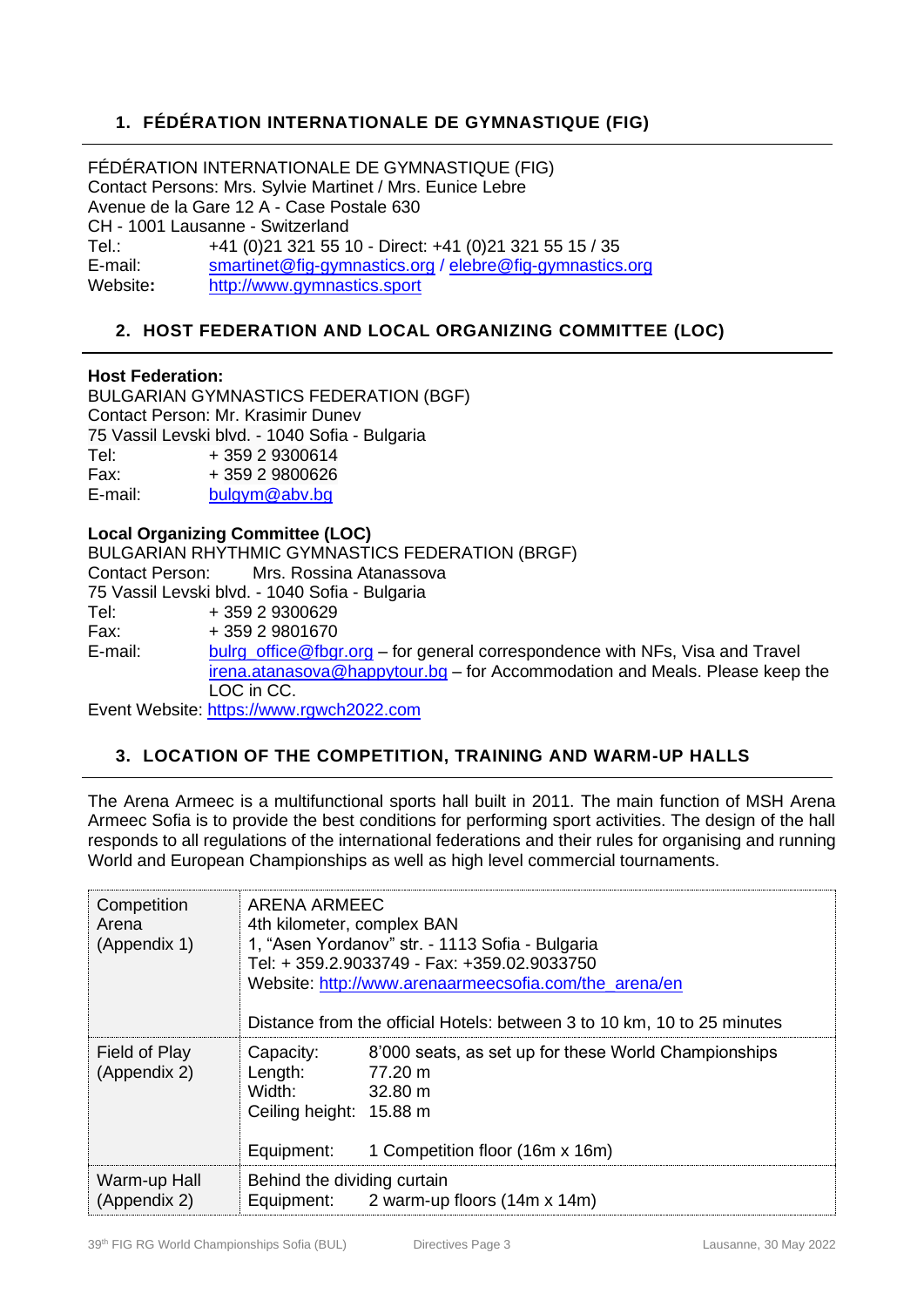| <b>Training Hall 1</b><br>(Appendix 3) |                                                            | Arena Armeec (Basketball hall)                                                                                                                                                                                                             |
|----------------------------------------|------------------------------------------------------------|--------------------------------------------------------------------------------------------------------------------------------------------------------------------------------------------------------------------------------------------|
|                                        | Length:<br>Width:<br>Ceiling height: 12.48 m               | 45 m<br>20 <sub>m</sub>                                                                                                                                                                                                                    |
|                                        | Equipment:                                                 | 2 training floors all with sound system<br>Choreography zones<br><b>Ballet bars</b><br>Space for general warm-up and stretching                                                                                                            |
| <b>Training Hall 2</b><br>(Appendix 4) |                                                            | Arena Armeec - Outdoor Balloon Training Hall                                                                                                                                                                                               |
|                                        | Length:<br>Width:<br>Ceiling height: 13 m                  | 70 m<br>25 m                                                                                                                                                                                                                               |
|                                        | Equipment:                                                 | 3 training floors all with sound system<br>Choreography zones<br>Ballet bars on both sides<br>Space for general warm-up and stretching                                                                                                     |
| <b>Training Hall 3</b>                 | Sofia Sports Hall                                          |                                                                                                                                                                                                                                            |
| (Appendix 5)                           | Length:<br>Width:<br>Ceiling height: 12-15 m<br>Equipment: | 35 m<br>37 m<br>3 training floors all with sound system<br>Choreography zones<br><b>Ballet bars</b><br>Medical area<br>Relax area for gymnasts and coaches<br>Video monitoring<br>Massage area<br>Space for general warm-up and stretching |

# External view

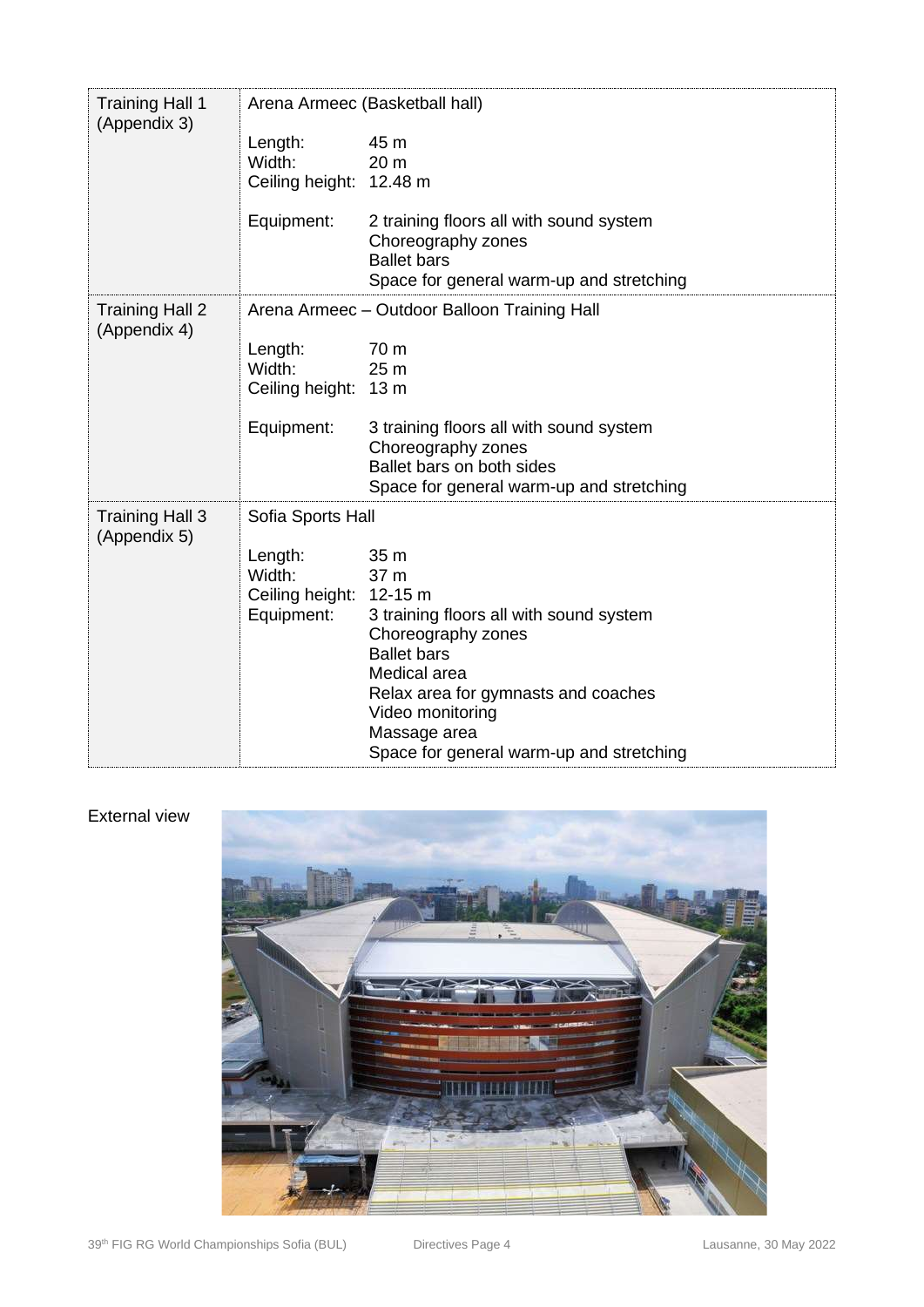Field of Play: (WCH 2018)



# Training Hall:

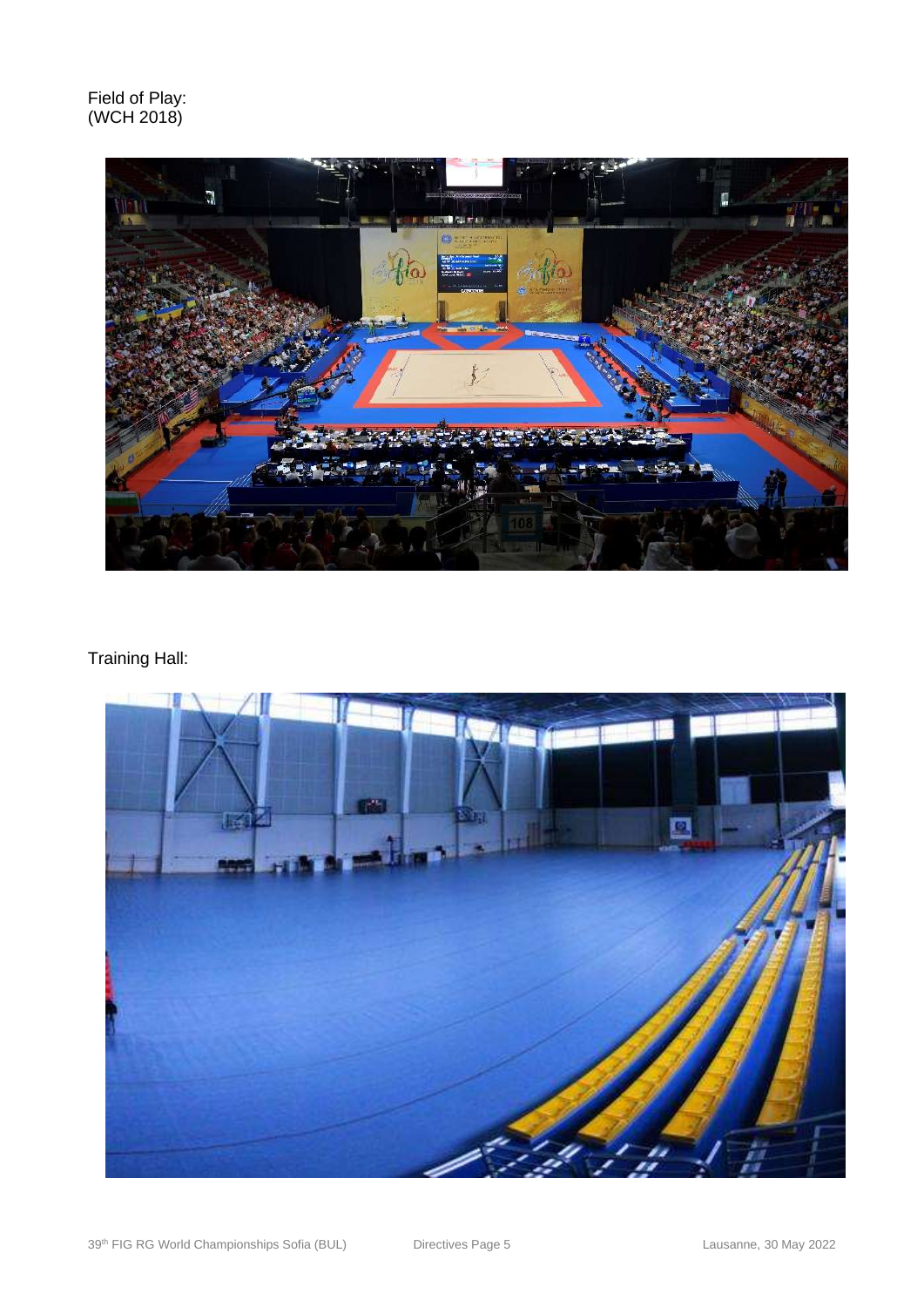# <span id="page-5-0"></span>**4. PROVISIONAL PROGRAMME (SUBJECT TO MODIFICATION)**

| <b>DATE / TIME</b>                 | <b>DESCRIPTION</b>                                                                                                                          | <b>Armeec</b>               |
|------------------------------------|---------------------------------------------------------------------------------------------------------------------------------------------|-----------------------------|
| FRI. 09 Sept                       |                                                                                                                                             |                             |
| As announced                       | Arrival of FIG RG Technical Committee Members                                                                                               |                             |
| SAT. 10 Sept                       |                                                                                                                                             |                             |
| $09:00 - 19:00$                    | FIG RG Technical Committee Meeting                                                                                                          | TC room                     |
| SUN. 11 Sept                       | Day 1                                                                                                                                       |                             |
| As announced                       | Official arrival day of RGI & RGG Delegations                                                                                               | <b>Accreditation Center</b> |
| $09:00 - 19:00$                    | FIG RG Technical Committee Meeting                                                                                                          | <b>TC Room</b>              |
| MON. 12 Sept                       | Day 2                                                                                                                                       |                             |
| $09:00 - 10:00$                    | <b>Orientation Meeting RGI &amp; RGG</b>                                                                                                    | Conference Hall             |
| $10:30 -$                          | Draw for D-Judges for RGI Qualifications and All-Around Final                                                                               | Conference Hall             |
| 11:30                              | Draw for D-Judges for RGG All-Around competition (Qualification)                                                                            |                             |
| $11:30 - 13:00$                    | Judges' instruction RGI & RGG - Part 1                                                                                                      |                             |
| $13:00 - 15:00$                    | Lunch break                                                                                                                                 |                             |
| $15:00 - 17:30$<br>$17:30 - 18:00$ | Judges' instruction and Judges' oath (RGI & RGG) - Part 2<br>Judges' instruction by scoring system specialists (RGI & RGG)                  | Hall & FoP                  |
| As per schedule                    | RGI Podium Training and RGG Training                                                                                                        | Training Halls/FoP          |
| All day                            | RGI Athletes' portrait photo session                                                                                                        | <b>Mixed Zone</b>           |
| $09:00 - 19:00$                    | FIG RG Technical Committee Meeting                                                                                                          | TC room                     |
| TUE. 13 Sept                       | Day 3                                                                                                                                       |                             |
| As per schedule                    | RGG Podium Training and RGI Training                                                                                                        | <b>Training Halls/FoP</b>   |
| All day                            | RGG Athletes' portrait photo session                                                                                                        | <b>Mixed Zone</b>           |
| $10:00 - 11:00$                    | Round Table with FIG RG TC and TC Presidents of Continental Unions                                                                          | <b>TBC</b>                  |
| $09:00 - 19:00$                    | FIG RG Technical Committee Meeting                                                                                                          | TC room                     |
| WED. 14 Sept                       | Day 4                                                                                                                                       |                             |
| As per schedule                    | <b>RGI &amp; RGG Training</b>                                                                                                               | <b>Training Halls</b>       |
| Early morning                      | Judges' draw (E/A/T/L/R-Judges) & briefing for RGI Qualifications Hoop & Ball                                                               | Judges' room                |
| All day                            | RGI Qualification Hoop and Ball alternatively                                                                                               | FoP                         |
|                                    | Judges' draw & briefing for Judges (all) for RGI Apparatus Finals Hoop & Ball                                                               | Judges' room                |
| 18:00                              | <b>Opening Ceremony</b>                                                                                                                     | FoP                         |
| $18:30 - 19:05$                    | Presentation of Finalists and RGI Hoop Apparatus Final                                                                                      |                             |
| $19:10 - 19:45$                    | Presentation of Finalists and RGI Ball Apparatus Final                                                                                      |                             |
| Following                          | Award Ceremony RGI Hoop Apparatus Final                                                                                                     |                             |
|                                    | Award Ceremony RGI Ball Apparatus Final                                                                                                     |                             |
|                                    | FIG RG Technical Committee meeting - Judges' evaluations                                                                                    | <b>TC Room</b>              |
| THU. 15 Sept                       | Day 5                                                                                                                                       |                             |
| As per schedule                    | RGI & RGG Training                                                                                                                          | <b>Training Halls</b>       |
| Early morning                      | Judges' draw (E/A/T/L/R-Judges) & briefing for RGI Qualifications Clubs & Ribbon                                                            | Judges' room<br>FoP         |
| All day                            | <b>RGI Qualification Clubs and Ribbon alternatively</b><br>Judges' draw & briefing for Judges (all) for RGI Apparatus Finals Clubs & Ribbon | Judges' room                |
| $18:30 - 19:05$                    | Presentation of Finalists and RGI Clubs Apparatus Final                                                                                     | FoP                         |
| $19:10 - 19:45$                    | Presentation of Finalists and RGI Ribbon Apparatus Final                                                                                    |                             |
| Following                          | Award Ceremony RGI Clubs Apparatus Final                                                                                                    |                             |
|                                    | Award Ceremony RGI Ribbon Apparatus Final                                                                                                   |                             |
|                                    | FIG RG Technical Committee meeting - Judges' evaluations                                                                                    | TC Room                     |
|                                    |                                                                                                                                             |                             |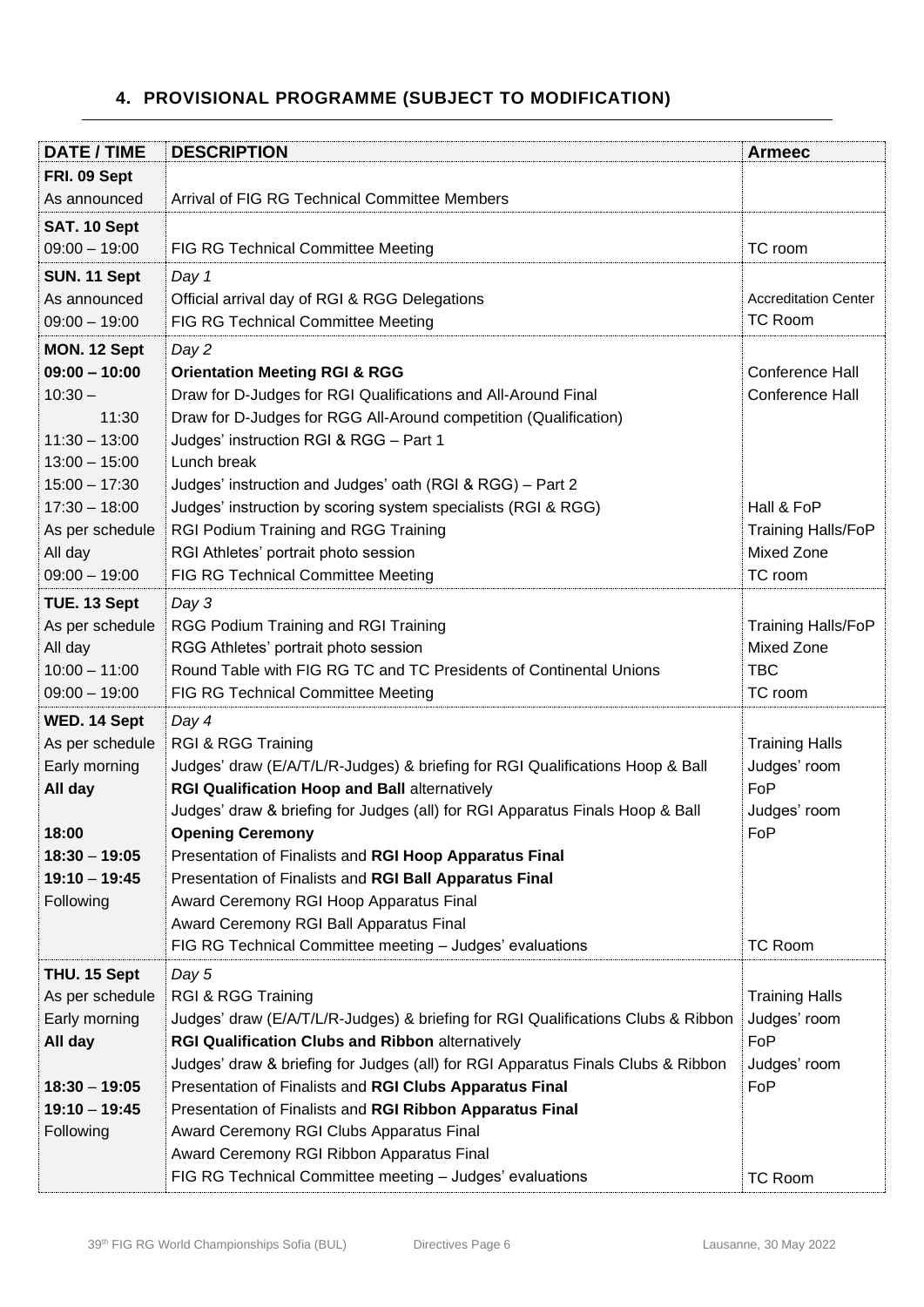| FRI. 16 Sept    | Day 6                                                                          |                       |
|-----------------|--------------------------------------------------------------------------------|-----------------------|
| As per schedule | RGI training for All-Around Finalists and RGG Training                         | <b>Training Halls</b> |
|                 | FIG RG Technical Committee meeting - Judges' evaluations                       | FIG TC room           |
| $13:30 - 14:30$ | Judges' draw (E/A/T/L/R-Judges) & briefing for RGG All-Around Competition      | Judges' room          |
| 15:00           | RGG All-Around Competition 5 Hoops / 3 Ribbons + 2 Balls alternatively         | FoP                   |
|                 | RGG All-Around Competition 5 Hoops / 3 Ribbons + 2 Balls alternatively         |                       |
| Following       | Award Ceremony RGG All-Around Competition                                      |                       |
|                 | Award Ceremony Team Ranking (RGI and RGG combined)                             |                       |
|                 | FIG RG TC meeting - Judges' evaluations                                        | <b>TC Room</b>        |
| SAT. 17 Sept    | Day 7                                                                          |                       |
| As per schedule | RGI training for All-Around Finalists and RGG training for Apparatus Finalists | <b>Training Halls</b> |
|                 | FIG RG Technical Committee meeting - Judges' evaluations                       | TC room               |
| $13:30 - 14:30$ | Judges' draw (E/A/T/L/R-Judges) & briefing for RGI All-Around Final            | Judges' room          |
| $15:00 - 17:10$ | RGI All-Around Final Group B (rank 10-18)                                      | FoP                   |
| $17:30 - 19:40$ | RGI All-Around Final Group A (rank 01-09)                                      |                       |
| Following       | Award Ceremony RGI All-Around Final                                            |                       |
| $20:00 - 21:00$ |                                                                                | Conference Hall       |
|                 | Athletes' meeting                                                              | FoP                   |
| <b>TBC</b>      | Rehearsals for the Gala                                                        |                       |
| SUN. 18 Sept    | Day 8                                                                          |                       |
| <b>TBC</b>      | Rehearsals for the Gala                                                        | FoP                   |
| As per schedule | <b>RGG training for Finalists</b>                                              | <b>Training Halls</b> |
|                 | FIG RG Technical Committee meeting - Judges' evaluations                       | <b>TC Room</b>        |
| $13:45 - 14:45$ | Judges' draw & briefing for Judges (all) for RGG Finals                        | Judges' room          |
| $15:15 - 15:58$ | Presentation of the Finalists and RGG 5 Hoops Final                            | FoP                   |
| $16:03 - 16:46$ | Presentation of the Finalists and RGG 3 Ribbons + 2 Balls Final                |                       |
| Following       | Award Ceremony RGG 5 Balls Final                                               |                       |
|                 | Award Ceremony RGG 3 Ribbons + 2 Balls                                         |                       |
| $17:15 - 18:00$ | Gala and Closing Ceremony                                                      | FoP                   |
| MON. 19 Sept    |                                                                                |                       |
| As announced    | Departure of Delegations                                                       |                       |
| $09:00 - 19:00$ | FIG RG Technical Committee meeting - Judges' evaluations                       | <b>TC Hotel</b>       |
| TUE. 20 Sept    |                                                                                |                       |
| $09:00 - 19:00$ | FIG RG Technical Committee meeting - Judges' evaluations                       | <b>TC Hotel</b>       |
|                 |                                                                                |                       |
| WED. 21 Sept    |                                                                                |                       |
| As announced    | Departure FIG RG Technical Committee Members and FIG Staff                     |                       |

Every day: meeting FIG staff and LOC staff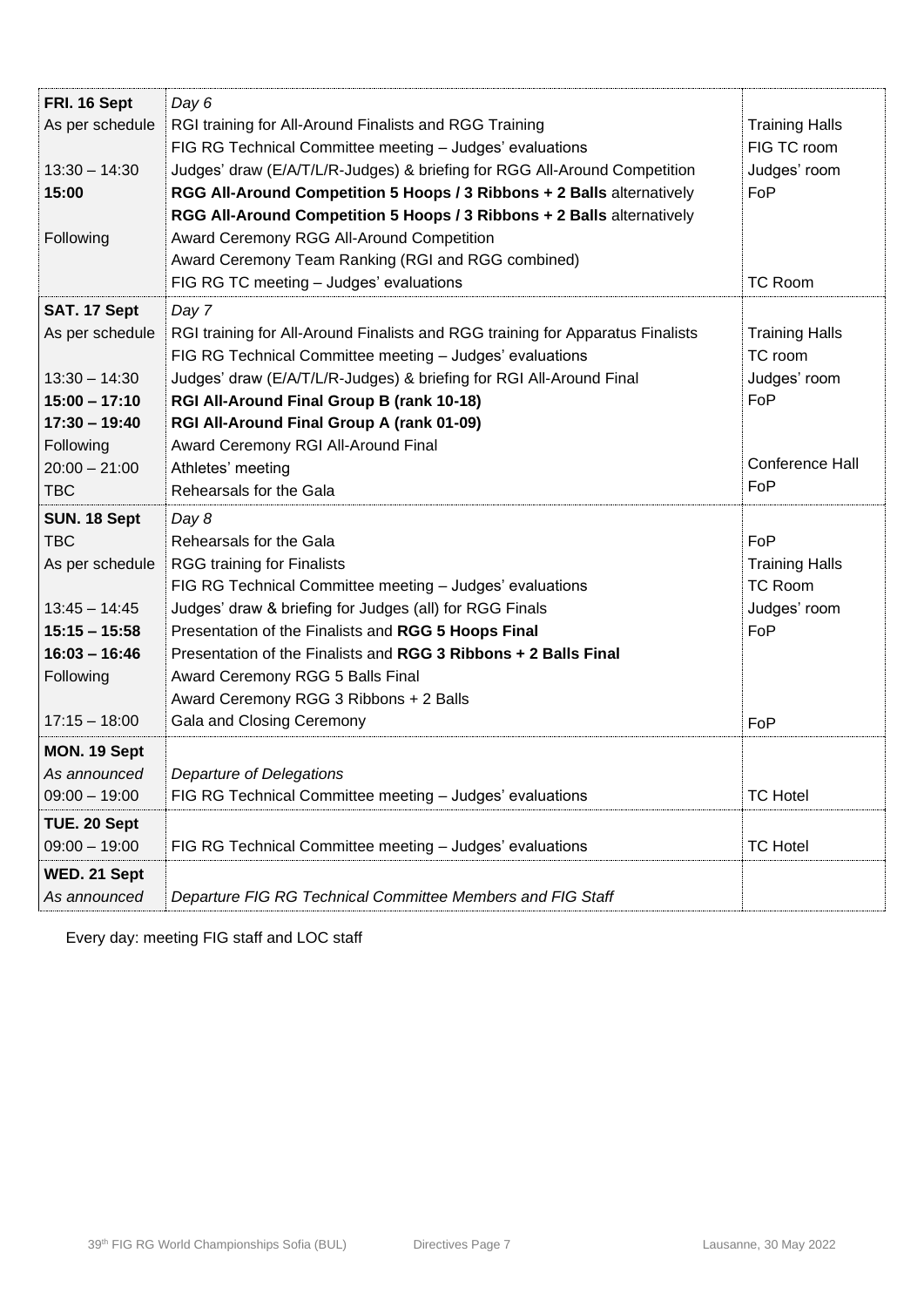# <span id="page-7-0"></span>**5. PARTICIPATION RIGHT AND ACCREDITATIONS**

Senior Gymnasts holding a valid FIG License and with the correct age from FIG affiliated member federations in good standing may take part in these WCH.

Participation in the Individual competitions is limited to a maximum of 105 gymnasts. NFs are entitled to participate either with up to 3 Individual gymnasts or with 1 Individual gymnast, based on quota places allocated by Continent. These places are not nominative. NFs qualify for these WCH in their last respective Continental Championships. Refer to the TR 2022, Section 3, Art. 5.

Group competitions are open to all NFs with one Group.

| Quota places *                   | <b>Europe</b> | Asia | <b>America</b> | <b>Africa</b> | <b>Oceania</b> |
|----------------------------------|---------------|------|----------------|---------------|----------------|
| NFs with 2-3 individual gymnasts |               |      |                |               |                |
| NFs with 1 individual gymnast    | 26            |      |                |               |                |

#### **Maximum size of delegation**

The maximum size of each delegation, together with the number of transferable access cards (transferable within the Federation's official delegation) as per FIG Rules for Accreditation is as follows:

| <b>Function</b>                                                          | <b>RGI</b> | <b>RGG</b> | <b>Total</b> |
|--------------------------------------------------------------------------|------------|------------|--------------|
| Head of Delegation / Head of Delegation and NF President                 |            |            |              |
| NF President as Guest (not as Head of Delegation) <sup>1</sup>           |            |            |              |
| Accompanying Person of NF President <sup>1</sup>                         |            |            |              |
| <b>Team Manager</b>                                                      |            |            |              |
| Individuals only                                                         |            |            |              |
| Group only                                                               |            |            |              |
| 2-3 Individuals and 1 Group                                              |            |            |              |
| Coaches (maximum one coach per Individual gymnast but never              | 2          | 2          |              |
| more coaches than gymnasts, including additional coach(es) and           |            |            |              |
| choreographer)                                                           |            |            |              |
| Additional coach or choreographer <sup>1</sup>                           | 1          |            | 1            |
| <b>Gymnasts</b>                                                          | 3          | 6          | 9            |
| Judges                                                                   |            |            |              |
| <b>Medical Doctor</b>                                                    |            |            |              |
| <b>Paramedical Staff</b>                                                 |            |            | 2            |
| Additional Paramedical Staff <sup>1</sup>                                |            |            |              |
| Guest or VIP Guest for Individual gymnasts and/or for Group <sup>1</sup> | 1          |            | 2            |
| <b>Transferable access cards</b>                                         |            |            |              |
| Zone 1 for coach                                                         | $1 - 2^2$  | $1 - 2^3$  | 4            |
| Zone 3 Head of Delegation or Team Manager                                |            |            |              |

<sup>1</sup> Accreditation at the charge of the Federation

<sup>2</sup> One for delegations with 1 individual and 2 for delegations with 2-3 individuals

<sup>3</sup> If 2 coaches are accredited for Groups

Request for free accreditation (FIG EC members, FIG Council Members, FIG and former FIT and IFSA Honorary members, Former Champions, Observers for the next RG WCH, etc) and for supplementary Accreditations as per the accreditation rules may be delivered **provided that a request is sent in writing to the FIG** by the time of the definitive registration, **20 July 2022 at the very latest**.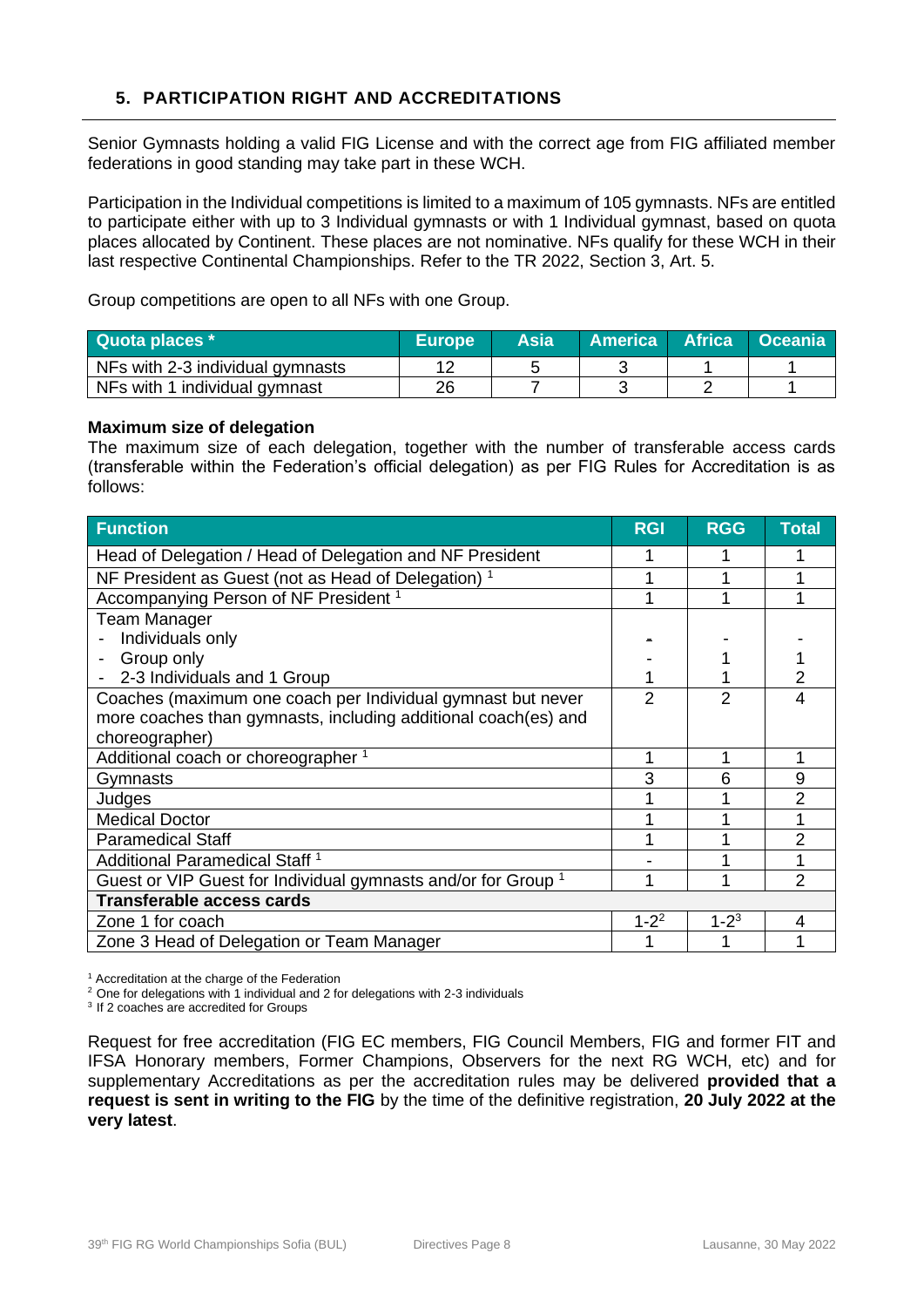According to the FIG Accreditation Rules, Reg. 1.3.4:

Guests or VIP Guests who have their accommodation booked through the LOC have access to the delegation seats (VIP seating and VIP lounge for VIP Guest) and the event transportation system (T3), and they are invited to the Banquet.

Guests or VIP Guests who do **not** have their accommodation booked through the LOC have access **only** to the delegation seats (VIP seating and VIP lounge for VIP Guest). They are not entitled to use the event transportation system and are not invited to the Banquet.

| <b>Function</b>                                     | <b>Price</b><br>If booked<br>through the LOC | <b>Price</b><br><b>If NOT booked</b><br>through the LOC |
|-----------------------------------------------------|----------------------------------------------|---------------------------------------------------------|
| Additional coach or choreographer                   | <b>EUR 180</b>                               | <b>EUR 220</b>                                          |
| Additional paramedical staff                        | <b>EUR 180</b>                               | <b>EUR 220</b>                                          |
| NF President as Guest if not Head of Delegation     | <b>EUR 180</b>                               | <b>EUR 220</b>                                          |
| NF President as VIP Guest if not Head of Delegation | <b>EUR 200</b>                               | <b>EUR 250</b>                                          |
| Accompanying Person of NF President                 | <b>EUR 200</b>                               | <b>EUR 250</b>                                          |
| VIP Accompanying Person of NF President             | <b>EUR 200</b>                               | <b>EUR 250</b>                                          |
| <b>Delegation Guest</b>                             | <b>EUR 180</b>                               | <b>EUR 220</b>                                          |
| <b>Delegation VIP Guest</b>                         | <b>EUR 200</b>                               | <b>EUR 250</b>                                          |

Additional Delegation accreditations:

#### Organizers of the next RG WCH:

|                                                     | <b>Price</b> | <b>Price</b>                    |
|-----------------------------------------------------|--------------|---------------------------------|
| <b>Function</b>                                     | If booked    | If NOT booked                   |
|                                                     |              | through the LOC through the LOC |
| Observers – maximum 6 accreditations including VIPs | Free         | Free                            |
| VIP Observers - maximum 2                           | Free         | Free                            |

Organizers of future multi sports games, RG WCH and RG Continental Championships (if assigned, or in case of candidature / bidding contracts) other than the next RG WCH:

|                      | <b>Price</b> | <b>Price</b>                    |
|----------------------|--------------|---------------------------------|
| <b>Function</b>      | If booked    | <b>If NOT booked</b>            |
|                      |              | through the LOC through the LOC |
| <b>Observers</b>     | EUR 180      | EUR 220                         |
| <b>VIP Observers</b> | EUR 200      | <b>EUR 250</b>                  |

#### Media Accreditation

International and local media representatives as well as federations' communications staff who are interested in covering the event can register online at <https://media.gymnastics.sport/>. **Registration timeline**: 09 – 23 August 2022

In addition, National Federations are requested to send a confirmation letter for their editorial staff and photographers to the FIG Media Department at [mediafig@fig-gymnastics.org,](mailto:mediafig@fig-gymnastics.org) by **17 August 2022** at the latest.

The FIG Accreditation Rules and Media Rules have to be strictly respected.

# <span id="page-8-0"></span>**6. AGE LIMIT OF GYMNASTS**

All participants must be minimum 16 years old in the year of the event (i.e. born in 2006 or earlier).

# <span id="page-8-1"></span>**7. REGISTRATIONS AND ENTRY FEES**

Registrations can only be made by FIG affiliated NFs in good standing, via the FIG online platform (click [here\)](https://database.fig-gymnastics.com/login?pathFrom=%2F) and by using the National Gymnastics Federations' login (e-mail) and password.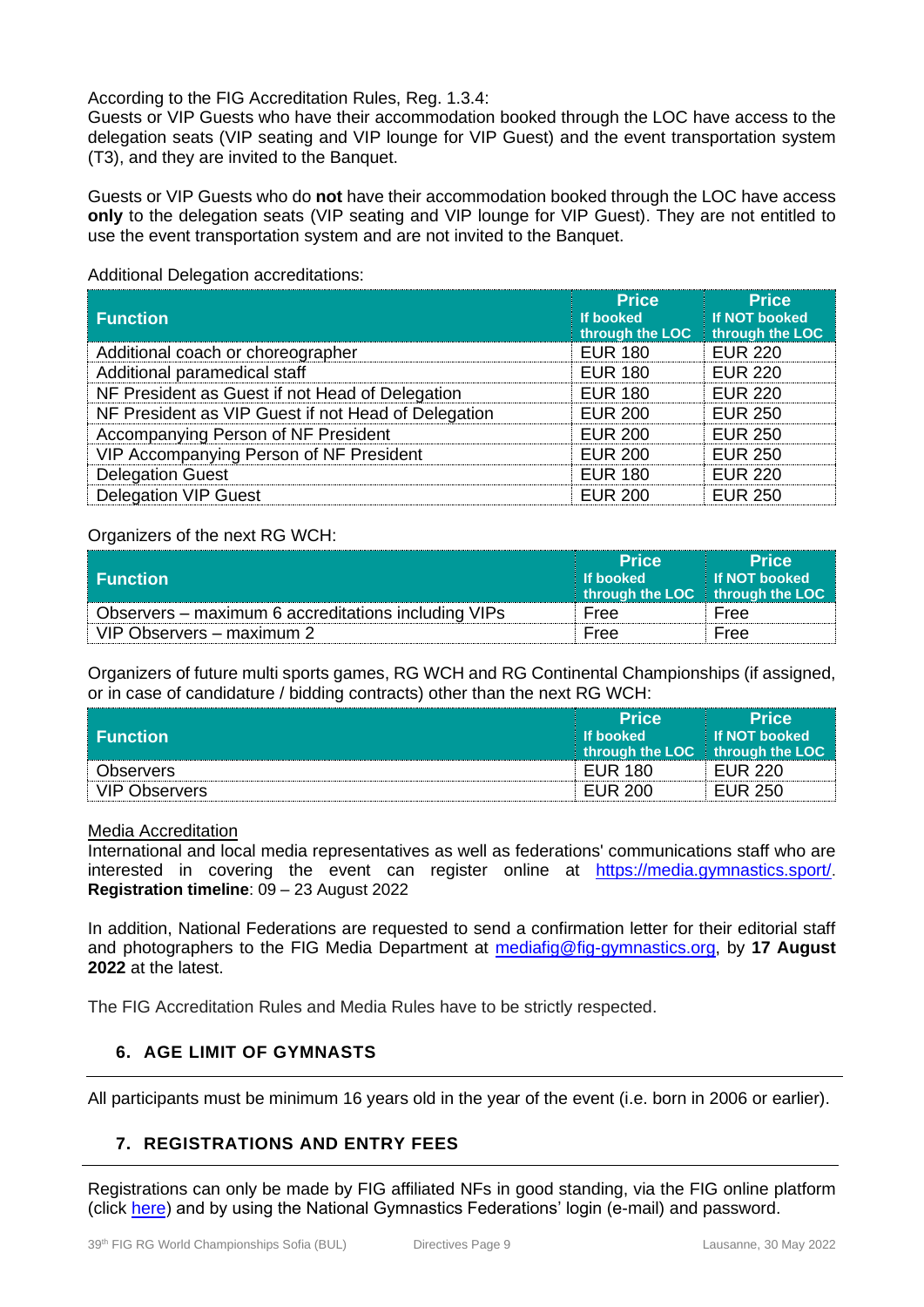#### **Provisional Registration**

There will be no Provisional registrations for this event.

#### **Definitive Registration**

The definitive registrations must be completed from 13 July until **20 July 2022** (23h59 CET) at the very latest.

Definitive registrations received in the FIG Office after the drawing of lots will be refused (i.e. the gymnasts will not be allowed to compete).

#### **Nominative Registrations – Step 1**

The nominative registrations must be completed from 21 July until **17 August 2022** (23h59 CET) at the very latest.

For NFs participating with 2-3 Individuals, particular attention must be given to the apparatus chosen, as well as to the starting order of the gymnasts. Unit 1 is the first gymnast of her NF to start at the prescribed apparatus, Unit 2 the second to compete.

#### **Nominative Registrations – Step 2**

Each NF will have the possibility to modify, if necessary, the apparatus and the starting order (for NFs with 2-3 Individuals) submitted at the nominative registration - step 1 for its Individual gymnasts. For this purpose, the online nominative platform will reopen from 18 August until **31 August 2022** (23h59 CET) to allow the NFs concerned to submit the necessary modifications.

Past this deadline, the online platform will be closed and no further modifications related to the apparatus chosen or to the starting order will be accepted. In the case an adjusted starting order is not received by the deadline of 31 August 2022, the initial Nominative registration submitted by 17 August 2022 will be used.

#### **Nominative Registrations of Coaches**

As per FIG official communication dated 31 March 2021, no coaches will be accepted in these WCH without a valid coach-sport profile at the deadline of the Nominative Registration – step 1. In order to be considered, the coach-sport profile (including all relevant documents) must be submitted in the FIG database by **03 August 2022** (23:59 CET) at the very latest (two weeks prior to the deadline for Nominative Registration – step 1).

#### **Entry Fees**

The non-reimbursable registration fees to be paid to the FIG are of:

- CHF 50.- per Individual Gymnast
- CHF 200.- per Group

The total amount of the entry fees must be paid until the date of the definitive registration deadline, by **20 July 2022** at the very latest.

#### **FIG Fines**

The fines after missing the Registrations deadlines or after late Registrations are as follows (as per the TR, Section 1, Reg. 11.1.2):

| Fine after missing the Definitive Registration deadline or after late Definitive |           |
|----------------------------------------------------------------------------------|-----------|
| Registration (until the gymnast's drawing of lots)                               | CHF 1'500 |
| Fine after missing the Nominative Registration deadline or after late Nominative |           |
| Registration                                                                     | CHF 1'000 |

Please note that the regulation concerning the fines will be strictly respected.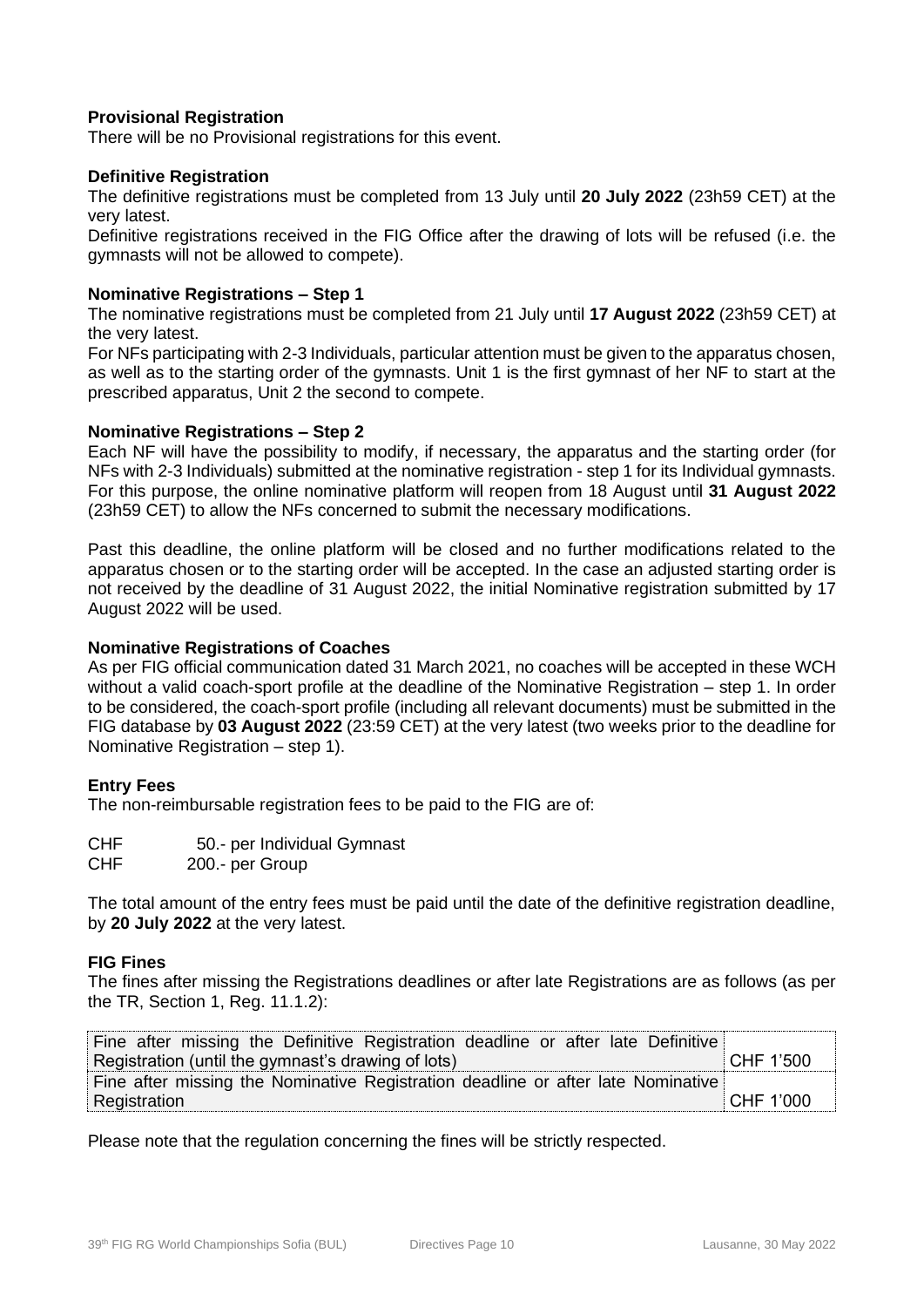# <span id="page-10-0"></span>**8. LICENSES**

The LOC will be responsible for checking the validity of the gymnasts' Licenses. No gymnasts will be accepted without a valid FIG License at the deadline of the Nominative Registration.

In order to be considered, Licence application forms (new or renewal) must be submitted at least one (1) month prior to the deadline for nominative registration.

Please consult **[FIG License Rules](https://www.gymnastics.sport/publicdir/rules/files/en_License%20Rules.pdf)** for additional information in this respect.

# <span id="page-10-1"></span>**9. JUDGES AND JURY OF APPEAL**

#### **Judges**

Each delegation may send one RGI and/or one RGG FIG brevetted judge category 1, 2 or 3.

Federations participating with:

- Individual(s) only may register one (1) judge with a valid category of RGI FIG brevet
- A Group only may register one (1) judge with a valid category of RGG FIG brevet
- Individual(s) and a Group may register two (2) judges. One judge with a valid category of RGI FIG brevet and a second judge with a valid category of RGG FIG brevet. It can also be the same judge.

In order to have a clean Field of Play (FoP), the Line Judges will seat at the Technical Table and use a video control system.

The RGI and RGG judges' draws will be conducted in Sofia in accordance with the provisions of the 2022 FIG General Judges' Rules, including Reg. 7.10.3 b) of the 2022 FIG TR.

Judges are requested to arrive in Sofia one day before the Judges' Instruction at the very latest, and to be available until the last day of the respective competition (RGI and/or RGG) they have been registered at by their Federation.

Judges are allowed to watch the Podium training sessions from the delegation seating only.

#### Reminder:

According to the 2022 Code of Ethics art. 2d) and the 2022 General Judges' Rules, art. 1, judges shall recuse themselves if:

- they are or were married to, or live in a registered partnership or co-habit with a gymnast
- they are related to a gymnast by birth or marriage in direct or in collateral line, including the following persons: grandparent, parent, uncle, aunt, brother, sister, child, grandchild, nephew and cousin.

#### **Jury of Appeal and Supervisory Board**

The Jury of Appeal consist of two members of the Executive Committee (one acting as President) and a third person to be designated in accordance with the matter of the appeal. In case of a judge's appeal, a person not involved in the decision of the Superior Jury and in the Judging process of the routine concerned will be nominated.

The composition of the Jury of Appeal will be communicated in the Work Plan.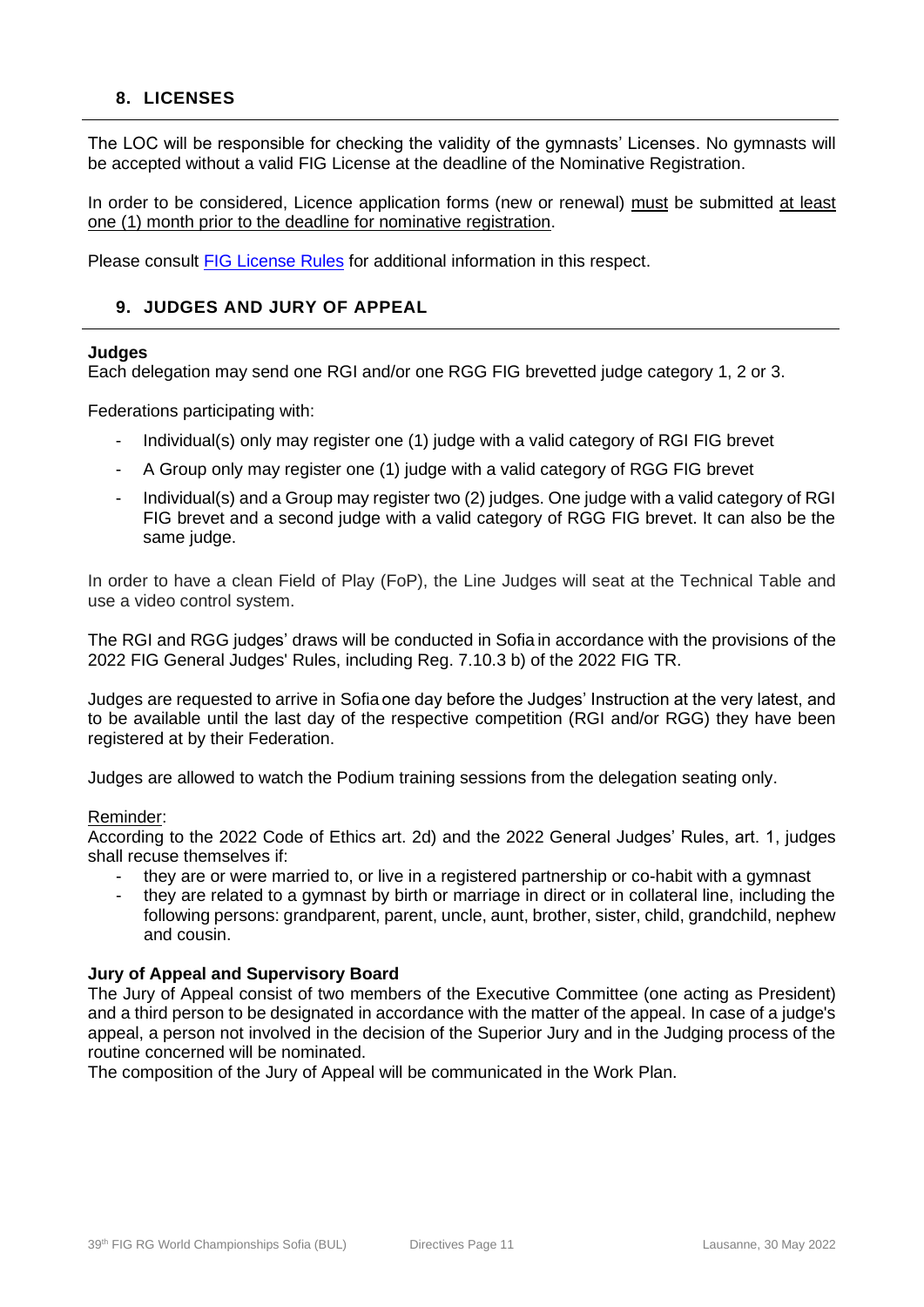# <span id="page-11-0"></span>**10. GYMNASTS' DRAWING OF LOTS**

The gymnasts' drawing of lots will decide the starting order of the qualification competitions and the finals. It will take place within two weeks after the deadline of the definitive entry. The exact date, time and location will be announced in due course by the FIG to the parties concerned which are entitled to be present at the draw.

# <span id="page-11-1"></span>**11. COMPETITION FORMAT AND PROGRAMME**

The competition will be conducted according to the 2022 FIG TR, Section 3 for RG, Reg. 5.

#### **Individual**

Qualification:

NFs have the right to choose the number of exercises to be performed per gymnast according to the following requirements:

NFs participating with 2-3 Individuals:

- minimum 1 and maximum 4 routines per gymnast
- maximum 2 routines per apparatus per NF
- total of 8 routines per NF

NFs participating with 1 Individual:

- maximum 1 routine per apparatus per gymnast
- total of 3 or 4 routines per gymnast

#### All-Around Final

Group B (gymnasts ranked 10-18 from the Qualification) start the All-Around Final competition, followed by Group A (gymnasts ranked 1-9 from the Qualification).

#### Apparatus Finals

The 8 best gymnasts from Qualifications on each of the 4 apparatus can participate.

#### **Group**

All-Around competition and qualifications for Finals Each Group shall present 1 routine using 5 Hoops and 1 routine using 3 Ribbons + 2 Balls.

#### Apparatus Finals

The 8 best Groups from Qualifications on each of the 2 apparatus Final can participate.

#### **Team Ranking**

NFs with 2-3 Individuals and a Group will be part of the Team Ranking.

The Team Ranking is established by adding the 8 scores of the Individual Qualifications and the 2 scores of the Group All-Around competition.

#### <span id="page-11-2"></span>**12.ATHLETES' BIOGRAPHIES**

Athlete biographies are available online under this [link](https://www.gymnastics.sport/site/athletes/bio_view.php) at and will be updated before the WCH.

# <span id="page-11-3"></span>**13. ATHLETES' PORTRAIT PHOTO SESSION**

In order for FIG to promote your athletes and sponsors in the best possible way, an **official and compulsory athlete photo session** for Individual and for Group gymnasts will be organised during the Podium trainings.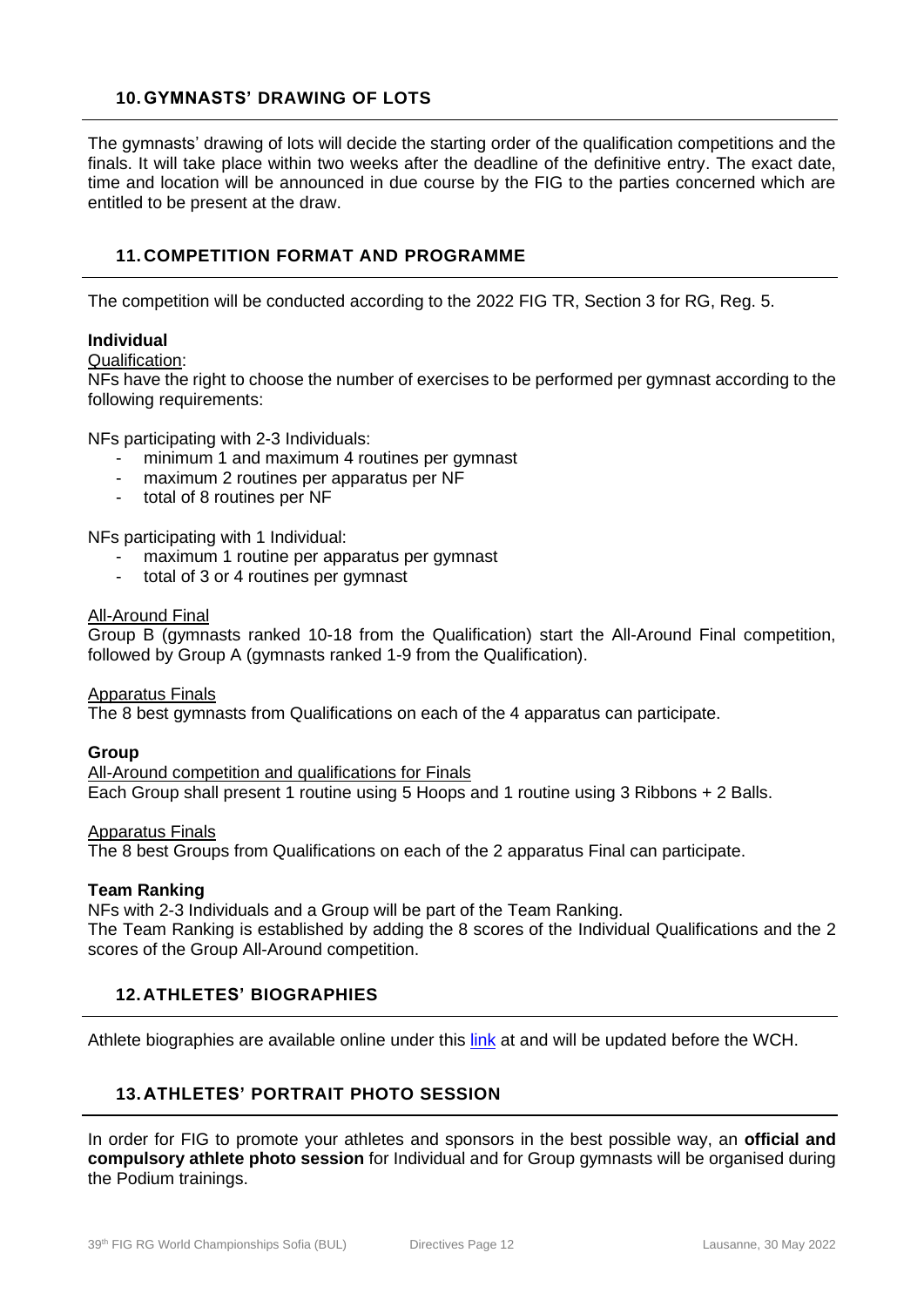#### <span id="page-12-0"></span>**14. AMBASSADOR**

The name of the Rhythmic Gymnastics Ambassador will be communicated later. She will help promote this major Event. She will present medals, especially the gold medal to the Individual All-Around winner. She will also be available for photo shoots and autograph sessions, meeting with athletes, interview requests and other activities from the FIG and the LOC on site.

#### <span id="page-12-1"></span>**15.PUBLICITY**

As the Code of Points foresee deductions should the FIG Publicity Rules for Advertising and Publicity on attire and equipment not be respected, each federation may fill-in the online FIG Publicity form [\(FIG Rules for Advertising and Publicity Appendix F\)](http://www.fig-gymnastics.com/site/rules/publicity) if deemed necessary by **17 August 2022** (23:59 CET) at the very latest in order to have it approved.

While the Publicity Rule Chart is available on the FIG website under ["Rules"](http://www.gymnastics.sport/site/rules/rules.php) for additional information, NFs may also contact  $tw@fig-gymnastics.org$  for further assistance if required.</u>

#### <span id="page-12-2"></span>**16.EQUIPEMENT**

#### **Floor:**

The Manufacturer Supplier is Spieth Gymnastics GmbH, reference FIG ID 547, colour beige.

The dimensions are:

- 16 x 16 m for the competition (performance area 13 x 13 m)
- 14 x 14 m for training and warm-up (performance area 13 x 13 m)

#### **Replacement Apparatus**

The replacement Apparatus provided by the LOC will be from Sasaki. References will be communicated in the Work Plan.

#### <span id="page-12-3"></span>**17. HAND APPARATUS**

The list of the RG hand apparatus with valid certificates is published on the FIG website [\(here\)](https://www.gymnastics.sport/site/apparatus/man_view.php) and updated regularly. Make sure that your gymnasts use only FIG certified hand apparatus for this event and for any other FIG recognized FIG competitions, as they **will not be allowed** to compete with an apparatus which does not comply with the FIG norms.

Random checks will be carried out throughout the event by a representative of FIG and a representative of the GYMLAB - Freiburg Test Institute.

#### <span id="page-12-4"></span>**18.VISA**

Please verify immediately with your travel agent or the Bulgarian Embassy in your country if a visa is required for your travel to Bulgaria. The LOC will be happy to assist each Delegation member with an official invitation letter, provided that the Visa request is made to the LOC via email **ONLY** (at [bulrg\\_office@fbgr.org\)](mailto:bulrg_office@fbgr.org) before **20 July 2022.** It is not guaranteed by the LOC that the requests made after this deadline will be fulfilled. The request must include the function, full name, gender, date of birth, citizenship and passport number, passport expiry date, the arrival and departure dates of the Delegation Member as well as the city the visa application support letter must be sent to.

Bulgaria will apply a visa-free system for holders of valid Schengen visas.

#### General visa information can be obtained at:

<https://www.mfa.bg/en/services-travel/consular-services/travel-bulgaria/visa-bulgaria>.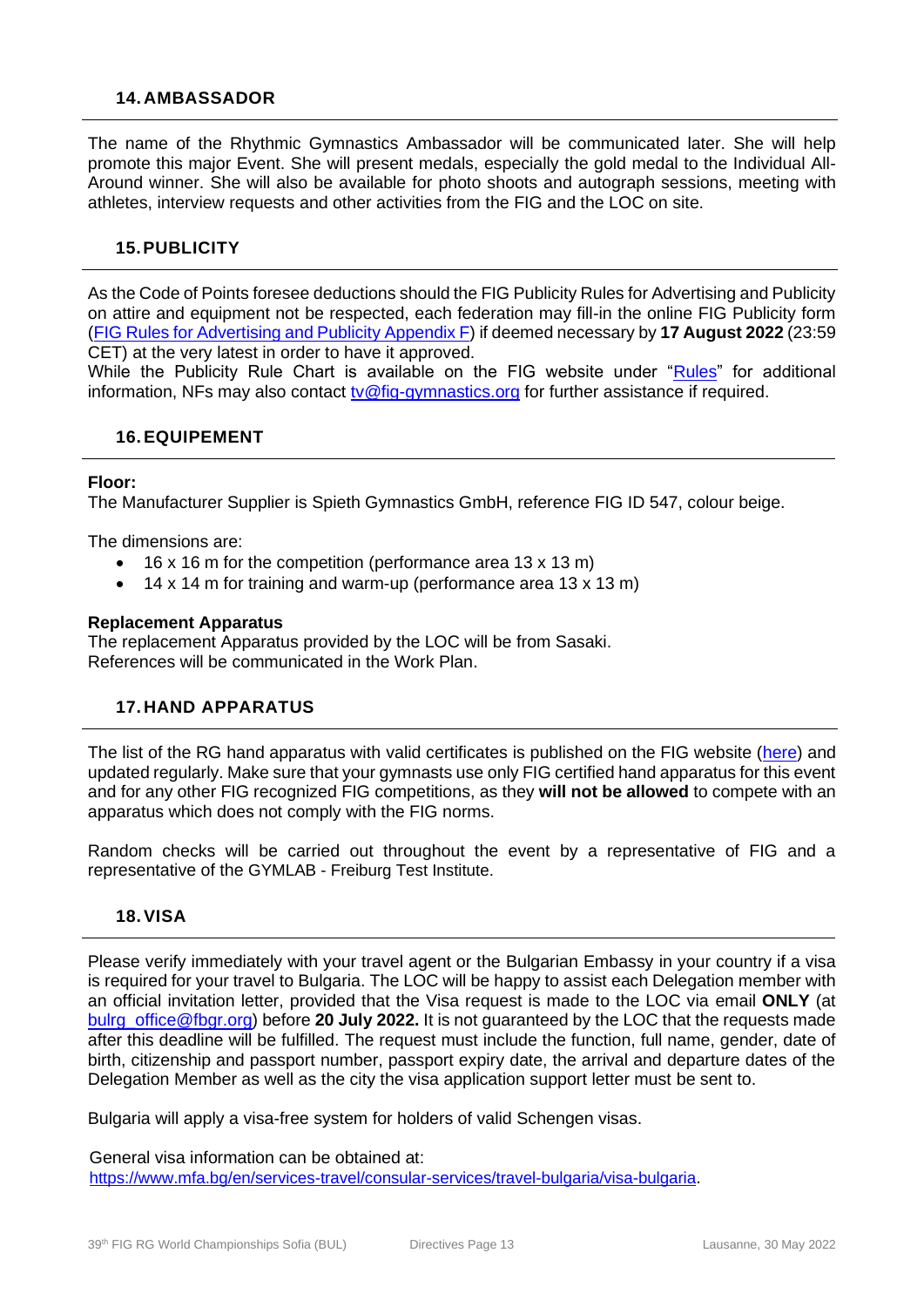#### <span id="page-13-0"></span>**19. TRANSPORTATION**

#### **International Transportation**

The international travel to Sofia (SOF) will be at each delegation's own expenses. The FIG and the LOC strongly recommend that each Federation take cancellation insurance for their international transportation.

The LOC recommend each Federation to book changeable and refundable fights at this stage.

#### **Local Transportation**

The LOC offer free local transportation to the official hotels and back for all accredited persons (if applicable) from:

- 1. International Airport of Sofia (13 km from the official hotels, 5 25 minutes by car)
- 2. Sofia Central Railway
- 3. Sofia Bus station

Event local transportation service from the official hotels to the venue and back, as well as to any other official activities and back, will be provided to all delegations that stay at one of the official hotels, book their accommodation through the LOC and submit via the LOC online platform their Travel Schedule for Arrival and Departure by **17 August 2022**.

The LOC will apply an extra charge of EUR 50 up to 4 people and EUR 100 for more than 4 people for each extra transportation for Delegations arriving or departing in a different date than the official arrival/departure dates mentioned in the general programme (article 4).

Delegations that do not stay at one of the official hotels, did not book their accommodation through the LOC and did not submit their Travel Form in due course, will not be entitled to use the event local transportation service and will be responsible to be on time!

#### <span id="page-13-1"></span>**20. ACCOMMODATION**

#### **General Information**

The LOC is delighted to provide the FIG and official delegations members with the below selection of hotels.

The FIG and the LOC strongly recommend that the NFs to book their accommodation through the LOC.

NFs can book a hotel via the LOC online platform among the ones proposed. Rooms will be allocated in accordance with the type booked. These rooms will be assigned strictly in order of booking receipt (first-come, first-serve). NFs should therefore request their accommodation reservations as a matter of priority and well in advance of the due date of **20 July 2022** as rooms are limited. While NFs are welcome to let the LOC know the name of their preferred hotel, the final allocation will however be the full responsibility of the LOC. If the desired Hotel is not available since it is already fully allocated, NFs will be informed by the LOC in order to discuss alternative options and change Hotel.

All personal expenses (in terms of hotel services, laundry, room services, telephone, mini bar, etc.) will have to be settled to the hotels upon departure. **Please note that the hotels will request a valid credit card or a deposit upon arrival.**

The Accommodation (names-to-rooms assignment) has to be submitted to the LOC via the LOC online platform by **17 August 2022** at the very lates.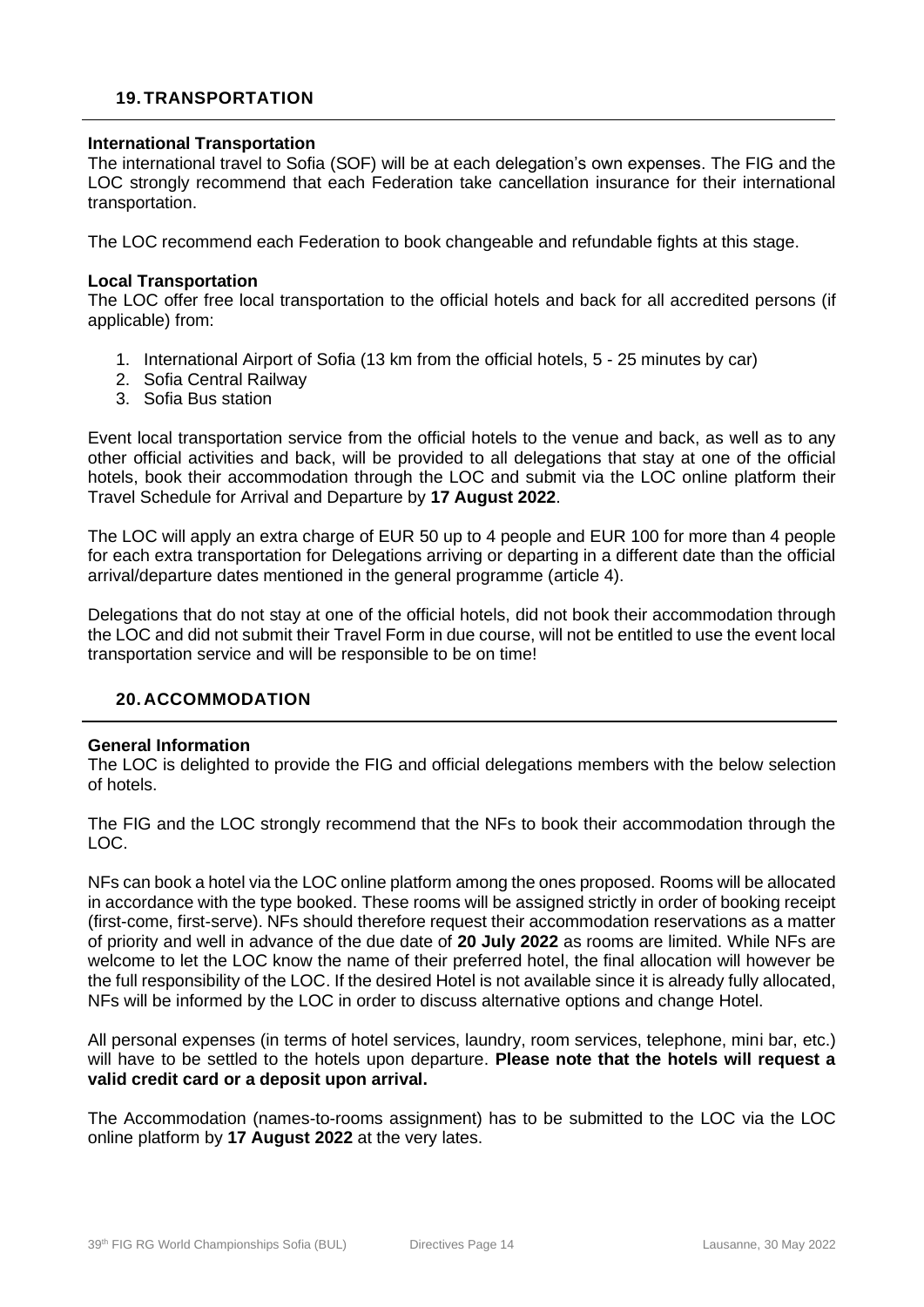Please note that all rates are per person and per night and include breakfast, applicable taxes, service charges, and local transportation.

The following hotel prices are valid up to the accommodation deadline of **20 July 2022.**

#### **FIG Official Hotel and Hotel for Judges**

Grand Hotel Millennium Sofia5\*\*\*\*\* Address: 1463 Sofia, 89V Vitosha blvd Tel.: +35924456789 Website: https://grandhotelmillenniumsofia.bg

| Single Exclusive room      | EUR 200 |
|----------------------------|---------|
| Double/Twin Exclusive room | EUR 130 |

Distance to airport: 14,8 km - approx. 22 min. (by car) Distance to competition venue: 6 km - approx. 10 min. (by car)

# **For Delegations – 1 st category**

Hotel Novotel Sofia 4\*\*\*\* Address: 1784 Sofia, 115 Tsarigradsko Shosse blvd. Tel.: +35929043000 Website: [https://www.hotelnovotelsofia.bg](https://www.hotelnovotelsofia.bg/)

| Single Superior room        | <b>EUR 150</b> |
|-----------------------------|----------------|
| Double/Twin Superior room   | EUR 100        |
| <b>Triple Superior room</b> | EUR<br>- 80 I  |

Distance to airport: 7,5 km - approx. 11 min. (by car) Distance to competition venue: 2,3 km - approx. 5 min. (by car)

#### **For Delegations – 2<sup>nd</sup>category**

Hotel and Spa Tsarsko Selo 4\*\*\*\* Address: 1415 Sofia, 72 Okolovrasten pat str. Tel.: + 35928160101 Website: https://tsarskoselo-bg.com/

| Single room | EUR 100       |
|-------------|---------------|
| Twin room.  | <b>EUR 75</b> |

Distance to airport: 17,5 km - approx. 23 min. (by car) Distance to competition venue: 9,3 km - approx. 17 min. (by car)

# **For Delegations – 3 rd category**

Hotel Triada 4\*\*\*\* Address: 1574 Sofia, 5 Venera str. Tel.: + 35929706777 Website: https://hoteltriada.com/

| Single room | <b>EUR 80</b> |
|-------------|---------------|
| Twin room   | <b>EUR 60</b> |
| Triple room | <b>EUR 45</b> |

Distance to airport: 2,5 km - approx. 6 min. (by car) Distance to competition venue: 7 km - approx. 13 min. (by car)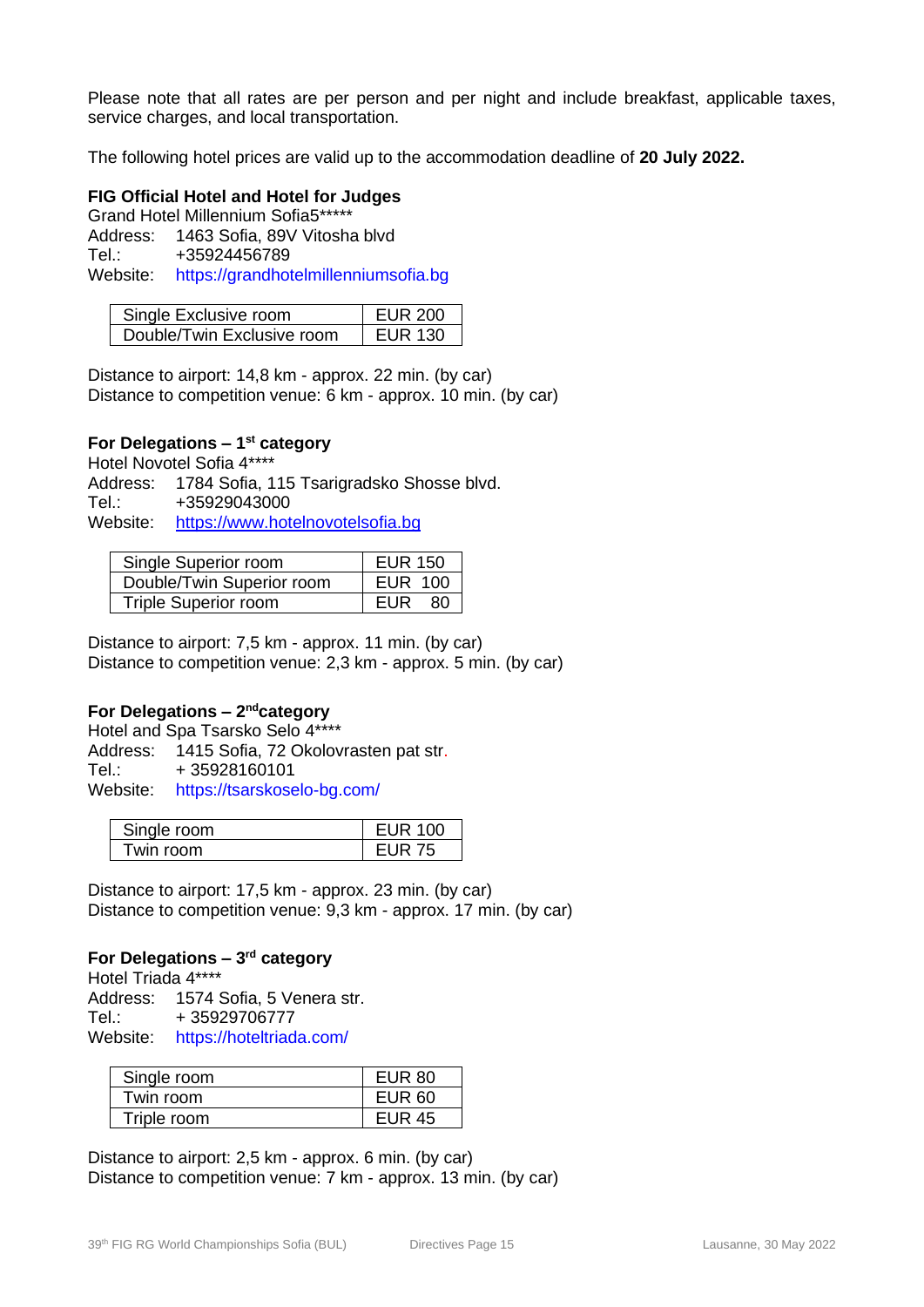Map showing the Venue and Hotels: [Map of Venue and Hotels](https://www.google.com/maps/d/u/0/edit?mid=1gYg2ebxDBl-ckS17ohcJGtXJYtgHoC88&usp=sharing)

# **Map Hotels/Venue**



# <span id="page-15-0"></span>**21. MEALS**

Breakfast is included in the price of each room. The Meal Plan (lunch and dinner) is not compulsory and the delegations are free to make their own meals arrangements for lunch and dinner. Lunch will be taken only in the Arena (one big restaurant for delegation members and a separate restaurant for the FIG Authorities and working Judges) Dinner will be taken only at the respective hotel.

Bookings of lunch and dinner must be made via the LOC online platform as soon as possible but by **20 July 2022** at the very latest.

Access control rights to lunches and dinners will be controlled by meal coupons.

The price for one meal ticket is as follows:

- 20 EUR per lunch
- 35 EUR per dinner in Hotel for Judges and the FIG
- 30 EUR per dinner in Hotel 1<sup>st</sup> Category
- 25 EUR per dinner in Hotel  $2^{nd}$  Category
- 20 EUR per dinner in Hotel 3rd Category

To optimize as well as possible the Meals plan, breakfast, lunch and dinner time will be determined in accordance with the training and competition schedules. They will be mentioned in details in the Work Plan.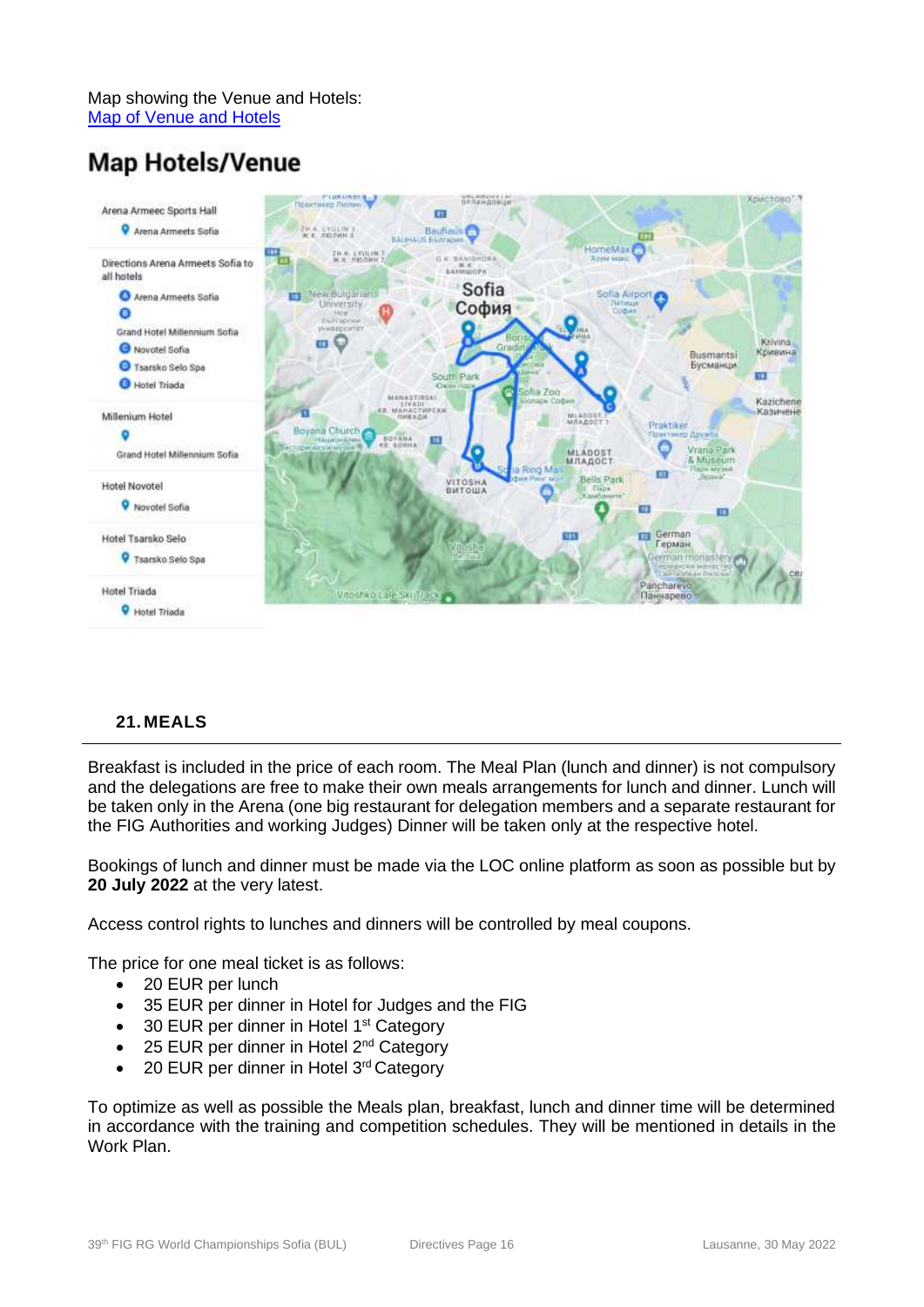#### Farewell Banquet

Accredited Delegation members (with the exception of E- and R- media), who stay at one of the official hotels and book their accommodation through the LOC will receive a free ticket for the Farewell Banquet.

All other persons wishing to attend the Banquet will be able to do so, provided that a request is sent to the LOC via the LOC online platform. The request and the amount of 50 EUR per person must be paid in full to the LOC by **17 August 2022.**

# <span id="page-16-0"></span>**22. FINANCIAL OBLIGATIONS** *–* **PAYMENT**

Payments to FIG:

The non-reimbursable registration fee as mentioned under section 7 must be paid to FIG.

Registrations without the appropriate payment of the registration fee at the time of the Definitive Registration (funds received by the FIG) will be considered invalid (i.e the gymnasts will not be allowed to compete).

NFs which have not fulfilled their financial obligations towards FIG (e.g. annual membership fees, unpaid invoices etc.) will not be allowed to participate in this WCH either.

Each participating member Federation is kindly requested to clearly state payment's purpose as follows:

**NF Event ID Discipline Event level Year Host Country**

Example: SUI 16058 RG WCH 2022 BUL

Failing to do so will lead to an unidentified fund transfer and may cause your federation to appear not to have met its financial obligations.

The participating federation is responsible for covering all bank fees in connection with the bank transfers.

The payment must be made in **CHF** only. Total amount of the FIG entry fees to be paid to:

Bank transfer:

| Beneficiary                | Fédération Internationale de Gymnastique<br>Av. de la Gare 12 A<br>CH-1003 Lausanne/Switzerland |
|----------------------------|-------------------------------------------------------------------------------------------------|
| <b>Bank Account / IBAN</b> | CH40 0027 2272 5630 1649 0                                                                      |
| <b>IBAN</b>                | <b>UBS Switzerland SA</b>                                                                       |
|                            | Place St-François 16                                                                            |
|                            | CH-1002 Lausanne/Switzerland                                                                    |
| SWIFT/BIC                  | UBSWCHZH80A                                                                                     |

#### **Credit card**

Should you wish to pay by credit card, please contact the FIG Finance Department [\(finance@fig-gymnastics.org\)](mailto:finance@figgymnastics.org) and provide the following information:

**NF Event ID Discipline Event level Year Host Country** Example: SUI 16058 RG WCH 2022 BUL

#### - **Amount and currency**

- **e-mail address** to be used for receiving the link which will allow you to directly enter the credit card details.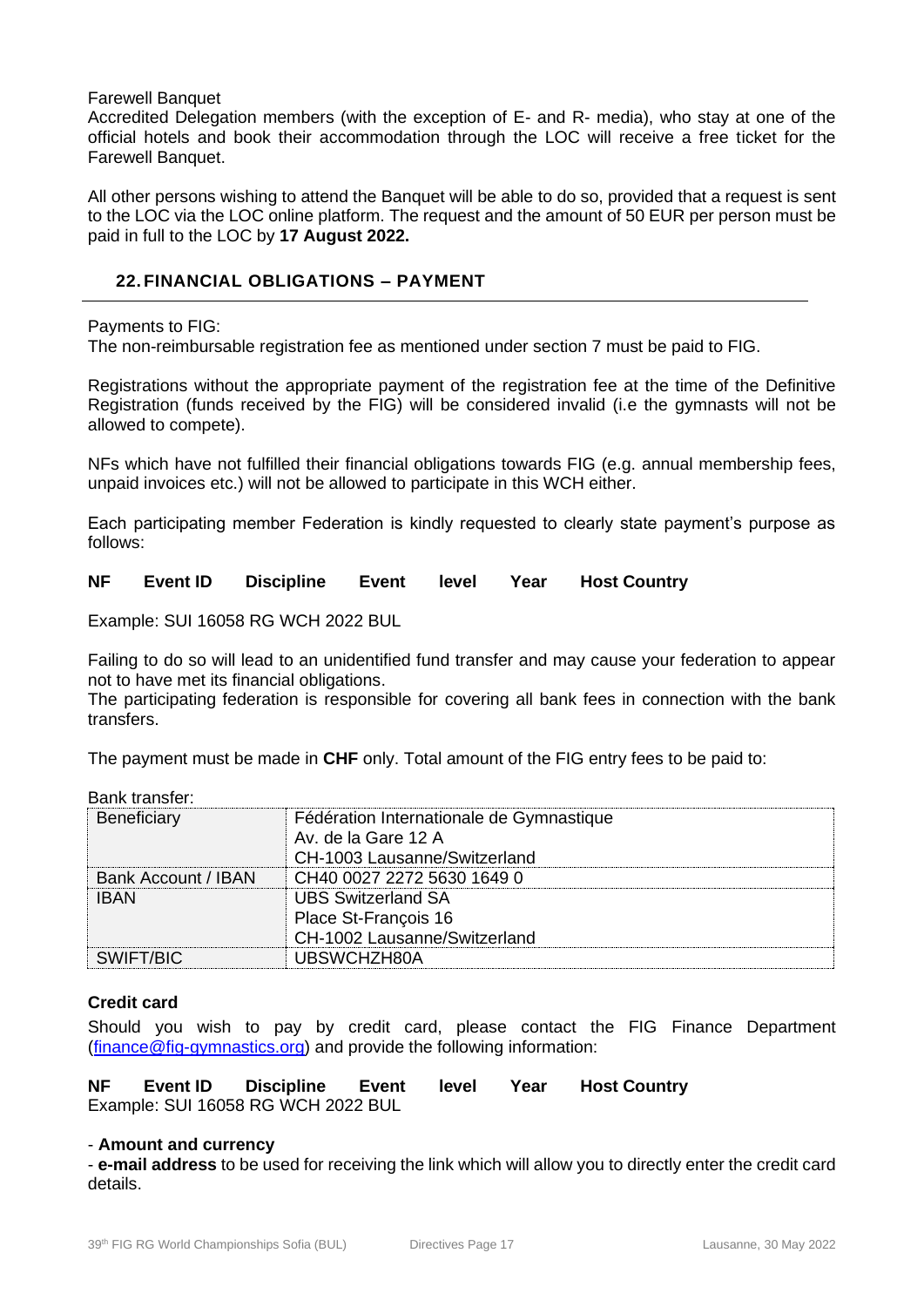Payments to the LOC:

Federations which have not fulfilled their financial obligations towards the LOC by the given deadlines herein mentioned may still have the possibility to participate, but the LOC will not guarantee the hotel booking, meals and local transportation.

The 100% of the costs for accommodation, meals, additional banquet tickets, supplementary accreditation and LOC fines must be paid to the LOC from **01 August to 19 August 2022**:

Failure to receive the payment by the required dates will result in the reservations being cancelled and fines being applied.

Accommodation and Meals cancellation fees when notice is given:

| Date                              | Cancellation fee              |
|-----------------------------------|-------------------------------|
| Until 20 July 2022                | No charge                     |
| From 21 July until 17 August 2022 | 50% of the total amount due   |
| After 18 August 2022              | 100 % of the total amount due |

#### **LOC is kindly asking the NFs to respect the deadlines and to note that all cancellation fees will be applied.**

The details of the bank account to which these costs are to be paid will be communicated in the Work Plan.

# <span id="page-17-0"></span>**23. INSURANCE**

The Host Federation, the LOC and the FIG will not be held responsible for any liabilities in case of accidents, illness, repatriation and the like.

The FIG TR foresee that all participating Federations are responsible for making their own arrangements to have the necessary valid insurance coverage against illness, accidents and for repatriation for all the members of their Delegation.

Basic insurance (sickness, accident and repatriation) in your country of residence is compulsory in order to be able to benefit from coverage by FIG IMSSA subsidiary insurance. Please also refer to the [IMSSA documents](https://www.gymnastics.sport/site/pages/medical-insurance.php) for additional information regarding the FIG IMSSA insurance for Athletes and Judges.

A copy of the insurance must be sent to the LOC well in advance but no later than **17 August 2022.**  If the note has not been sent in advance to the LOC (which is strongly recommended), the LOC will verify the Delegation members' insurance upon arrival at the latest (e.g., coverage note or photocopy of the valid policy in **English** only). Insurance notes in other languages will automatically be refused. The insurance must be valid at least starting from the arrival day of the delegation and must last for the delegations' entire stay.

Delegation members with insufficient insurance coverage must inform the LOC in writing no later than **17 August 2022**. The LOC will subsequently offer insurance at the Federations' own charge as follows: **EUR 25** per person and per day.

# <span id="page-17-1"></span>**24. COVID-19 COUNTERMEASURES**

All accredited persons are requested to strictly follow th[e FIG Medical Guideline for FIG Competitions](https://www.gymnastics.sport/site/pages/medical-covid19.php)  [and Events](https://www.gymnastics.sport/site/pages/medical-covid19.php) and another medical guideline prepared by LOC.

When more behavioral guidelines based on vaccination are established worldwide, the LOC will introduce the system by following the guidelines.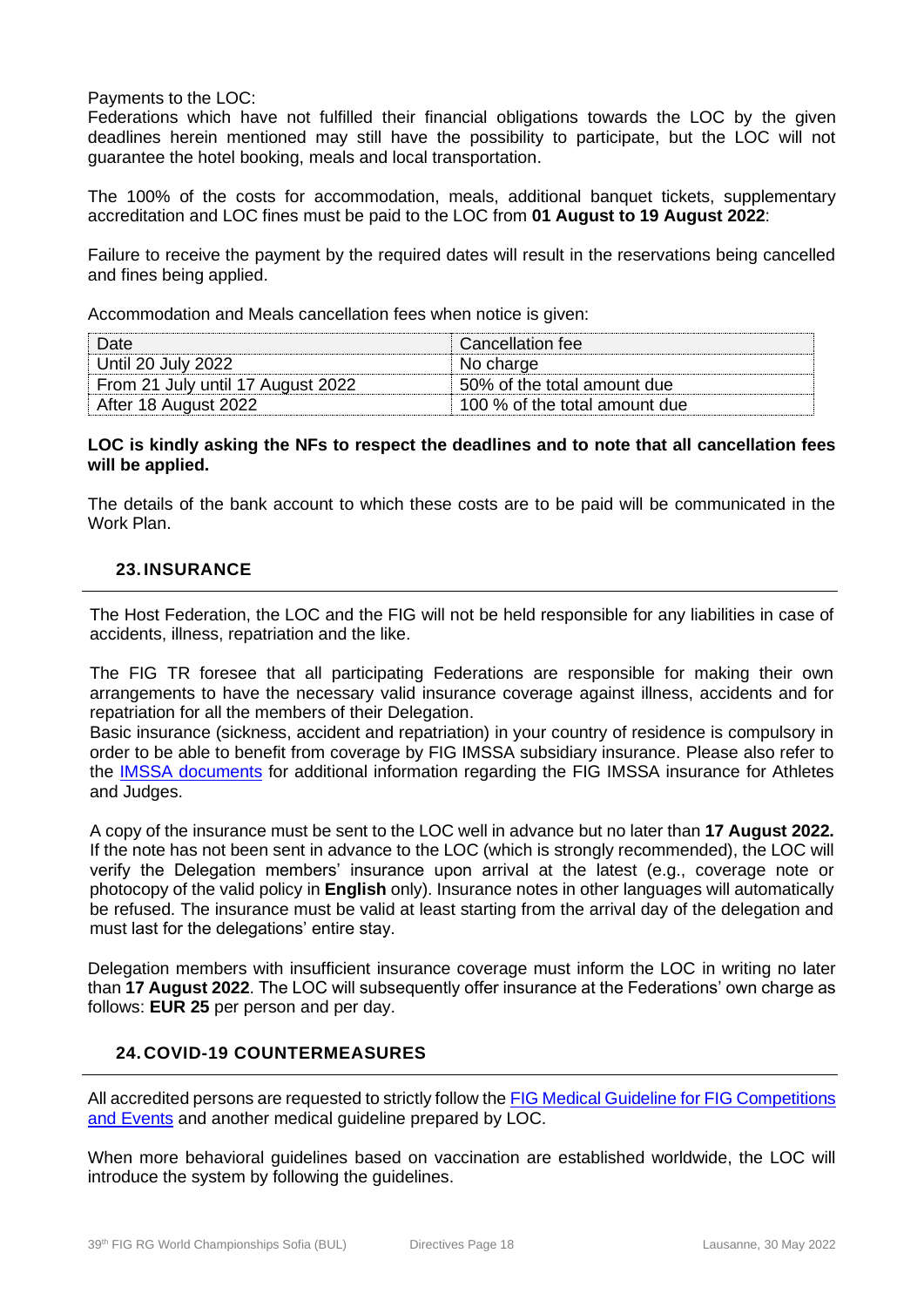The LOC Medical Guideline will be published and updated accordingly on the relevant sports calendar section of these WCH on the FIG website.

# <span id="page-18-0"></span>**25.SAFEGUARDING AND PROTECTING PARTICIPANTS IN GYMNASTICS**

From the official date of arrival until the official day of departure of the event, participants (gymnasts, coaches, judges and any other delegation members) have the opportunity to contact by phone or email the LOC and/or the FIG Safeguarding Officers in case of harassment or abuse of any type or if they are worried or do not feel comfortable.

The information regarding the Safeguarding Officers will be communicated during the Orientation Meeting.

In addition, posters of the "10 Golden Rules of Gymnastics" – the FIG campaign to raise awareness about youth protection in Gymnastics - will be displayed in several locations, including training and warm-up halls and public zones.

#### <span id="page-18-1"></span>**26. OFFICIAL HOSPITAL**

The Official hospitals will be:

| Name:    | <b>Acibadem City Clinique</b>          |
|----------|----------------------------------------|
| Address: | 1407 Sofia, 51B Nikola Vaptsarov blvd. |
| Tel:     | +35924034000                           |
| Name:    | N.I. Pirogov                           |
| Address: | 1606 Sofia, 21 Gen. Totleben blvd.     |
| Tel:     | +35929154303                           |

The name of the Medical Doctor will be communicated in the Work Plan.

The official hospital as well as the medical personnel assigned duly accept the International SOS (IMSSA insurance card) for all gymnasts holding a valid FIG License as well as for all judges with an International FIG Judges Brevet valid at the time of this WCH.

#### <span id="page-18-2"></span>**27. DOPING CONTROLS**

Under the supervision of the FIG, doping controls will be organized according to the current WADA Code, WADA International Standards and FIG Anti-Doping Rules. The doping controls may take place at any time.

As per the applicable FIG Therapeutic Use Exemption (TUE) procedure in effect concerning the participation at FIG Events, any gymnast in need of a TUE is responsible, together with her Federation, to submit her request to the FIG no later than 30 days before the start of this competition. No TUE request will be accepted nor approved on spot, except for duly justified emergency cases. Should you need further assistance about TUE requests, please contact the FIG at [antidoping@fig](mailto:antidoping@fig-gymnastics.org)[gymnastics.org.](mailto:antidoping@fig-gymnastics.org)

# <span id="page-18-3"></span>**28.MUSIC**

The Music must be uploaded (.mp3 only) as soon as the LOC online platform is open but by **31 August 2022** at the very latest. Passed this deadline, the LOC online platform will be closed.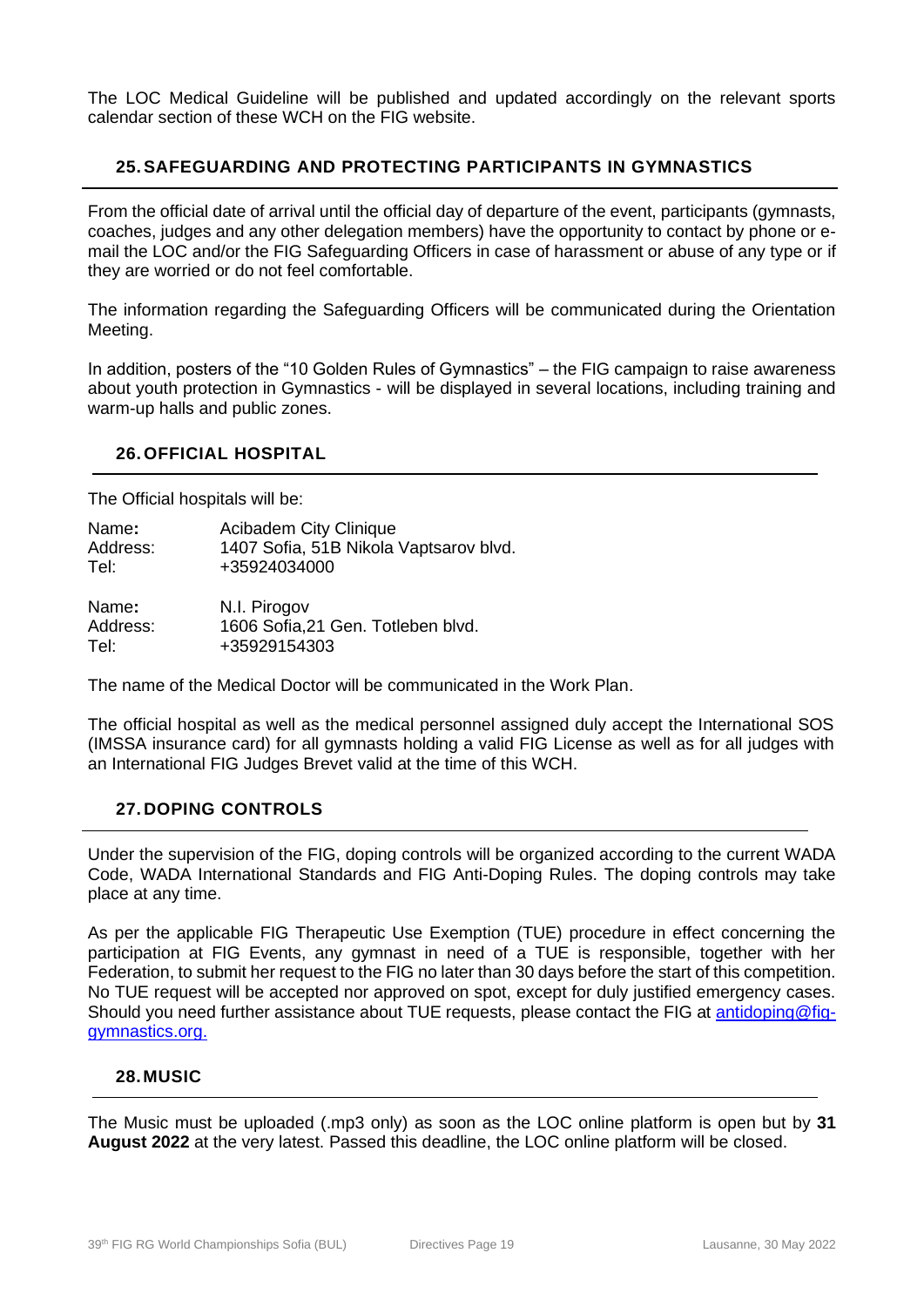The music file shall be named as follows:

- The name of the nation (official abbreviation of the country  $-3$  letters)
- The first and last (with Capital letter) name of the individual competitor
- The category (RGI or RGG)
- The apparatus

Example RGG\_BUL\_Group\_5Hoops.mp3 RGI\_BUL\_LAST NAME\_First Name\_APPARATUS.mp3

If the music upload is not completed by **31 August 2022** (i.e. at the Nominative Registration – step 2) and needs to be done on site, an additional service fee of EUR 50 will be charged by the LOC and payable during the accreditation process.

# <span id="page-19-0"></span>**29. MUSIC FORM**

While the LOC guarantees the respect for the rights of author and broadcasting of the musical works, each NF will also have to confirm that the music used does not violate any copyrights and that it can be broadcasted within sports. This confirmation will have to be made by filling-in the online Music Form at the time of the nominative registration via the FIG online platform. This Music Form must be duly completed with all requested information otherwise it will be rejected. The Form must be sealed, signed and returned to the FIG and the LOC by **17 August 2022** at the very latest.

If a change occurs between Nominative Registration step 1 and step 2, a revised Music Form must be sent to both FIG and LOC by **31 August 2022** at the very latest.

# <span id="page-19-1"></span>**30. NATIONAL ANTHEM AND FLAG**

The LOC will prepare a national anthem and flag of each participating Federation. Each participating Federation will later be contacted by the LOC to confirm them.

# <span id="page-19-2"></span>**31. ROUND TABLES**

Details on the Round Tables during these WCH will be included in the Work Plan.

#### <span id="page-19-3"></span>**32. ATHLETES' MEETING**

The FIG and its Athletes' Representative for Rhythmic Gymnastics, Ms. Syiana Vasileva, invite athletes from all participating Federations to the Athletes' meeting. All gymnasts are more than very welcome.

#### <span id="page-19-4"></span>**33.WORK PLAN**

The Work Plan will be published on the FIG online calendar six weeks at the latest before the start of the competitions.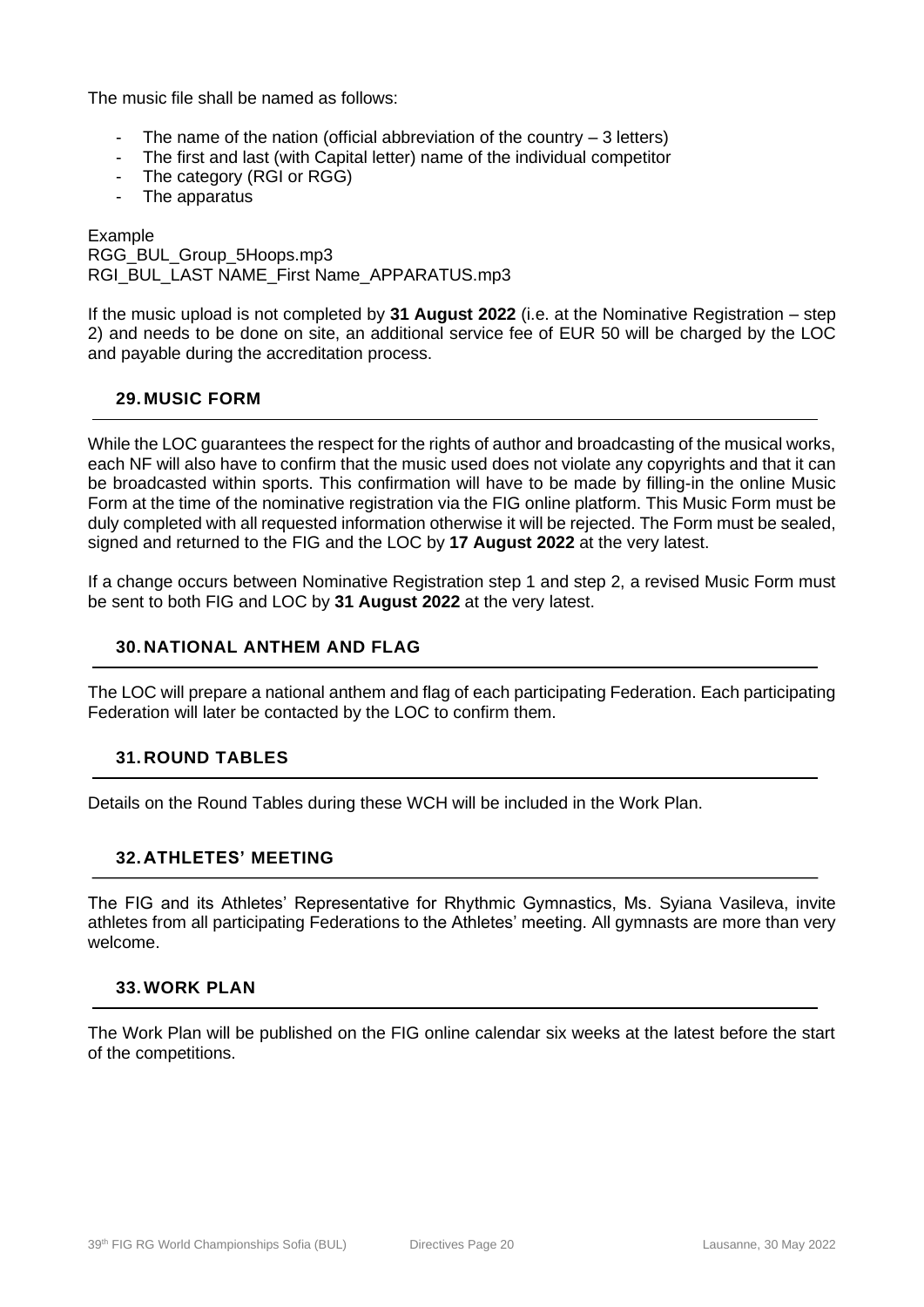# <span id="page-20-0"></span>**34. LOC ONLINE PLATFORM**

LOC online platform link: [www.reg.rgwch2022.com](http://www.reg.rgwch2022.com/)

The LOC online platform will open one week after the deadline of the Definitive registration. Before its opening, the LOC will provide by e-mail each Federation with a link, sign in details to access the platform and instructions on how to access and use the LOC online platform. The platform will allow each Delegation to create a profile for each of its delegation member.

After having received the log-in details to access the LOC online platform, NFs will be able to:

- Book accommodation and meals
- Submit travel schedule information (arrival and departure)
- Upload photos of each Delegation member
- Upload music files for each gymnast.

**Please not that, definitive, nominative registrations as well as any kind of modifications within the delegations (name changes, function changes etc) must be submitted via the FIG online platform to be official**.

# <span id="page-20-1"></span>**35. THE GAMES OF THE XXXIII OLYMPIAD PARIS 2024 (FRA) – QUALIFICATION**

These WCH also represent:

• The 1<sup>st</sup> Olympic Qualification for the Paris 2024 Olympic Games (FRA) for Individual and for Groups.

Please refer to the Paris 2024 [Qualification System](http://www.fig-gymnastics.com/site/rules/olympic) for additional information.

#### <span id="page-20-2"></span>**36. INFORMATION SOFIA**

Sofia is the capital and largest city of Bulgaria. 1.4 million people live in the city and 1.68 million people live in its metropolitan area. The city is at the foot of Vitosha Mountain in the western part of the country. Being in the centre of the Balkan peninsula, it is midway between the Black Sea and the Adriatic Sea, and closest to the Aegean Sea.

Weather in Sofia in September Average max: Temperature 23°C (73.4 °F) Average min: Temperature 12°C (53.6 °F) Currency: Bulgarian lev (BGN)

The fixed rate against EUR established by the Bulgarian National Bank is as follows:

1 EUR = 1,96 BGN 1 BGN = 0,51EUR

The banks and currency exchange offices apply very small differences to the rates.